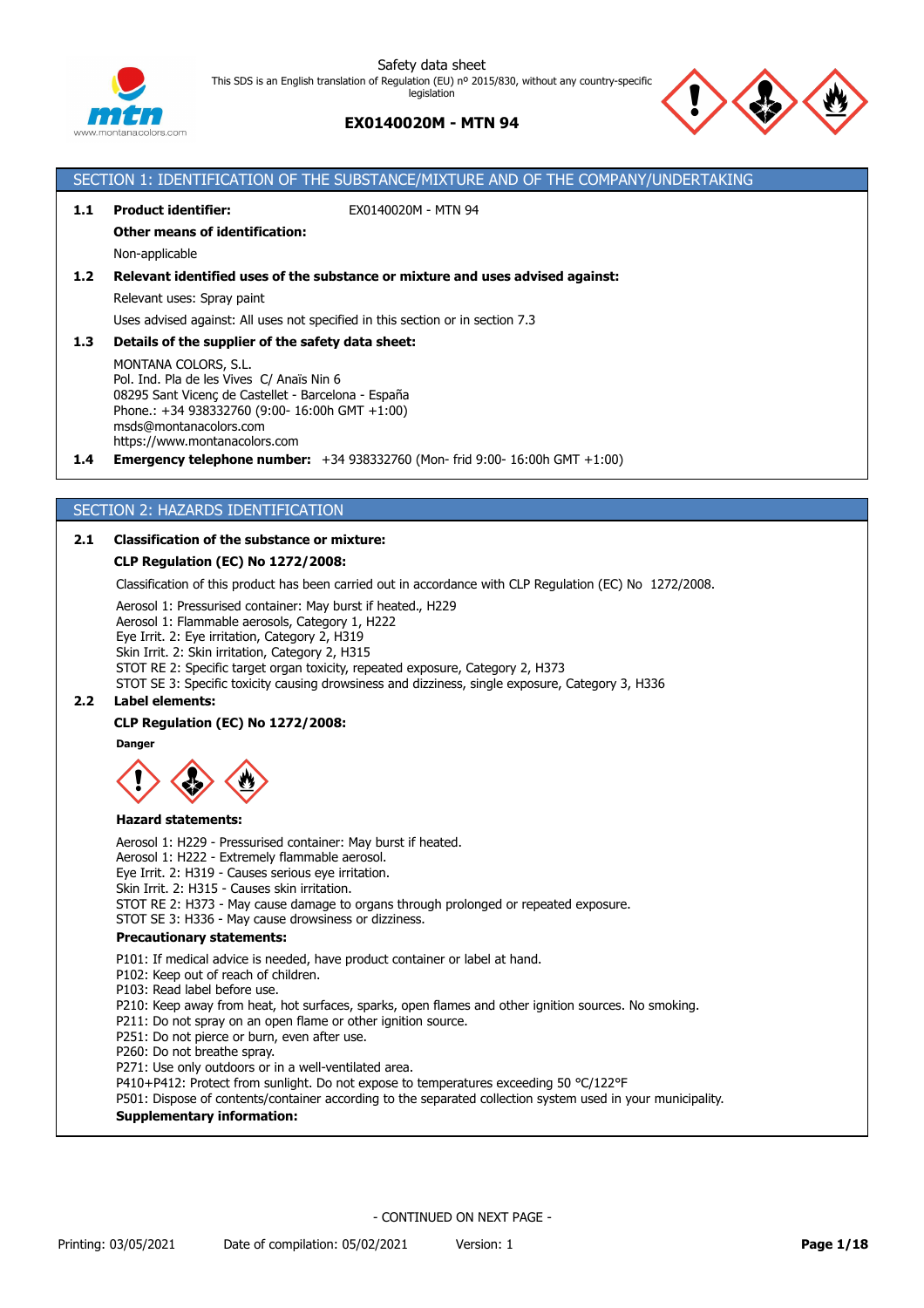



# **EX0140020M - MTN 94**

# SECTION 2: HAZARDS IDENTIFICATION (continued)

EUH208: Contains 2-butanone oxime, Cobalt bis(2-ethylhexanoate), Reaction mass of: N,N-Ethane-1,2-diylbis(decanamide)/12- Hydroxy-N-[2-[1-oxydecyl)amino]ethyl]octadecanamide/N,N-Ethane-1,2-diylbis(12-hydroxyoctadecanamide). May produce an allergic reaction.

EUH211: Warning! Hazardous respirable droplets may be formed when sprayed. Do not breathe spray or mist.

# **Substances that contribute to the classification**

Ethyl acetate; Reaction mass of ethylbenzene and m-xylene and p-xylene ; N-butyl acetate; 2-methoxy-1-methylethyl acetate

**UFI:** 7SC0-70V6-C007-FDV8

### **2.3 Other hazards:**

Product contains PBT/vPvB substances: Decametilciclopentasiloxano, Octametilciclotetrasiloxano

# SECTION 3: COMPOSITION/INFORMATION ON INGREDIENTS

### **3.1 Substance:**

Non-applicable

### **3.2 Mixture:**

### **Chemical description:** Aerosol

### **Components:**

In accordance with Annex II of Regulation (EC) No 1907/2006 (point 3), the product contains:

|      | Identification                                                                | Concentration<br>Chemical name/Classification  |                                                                                                                                                       |                 |             |  |  |  |
|------|-------------------------------------------------------------------------------|------------------------------------------------|-------------------------------------------------------------------------------------------------------------------------------------------------------|-----------------|-------------|--|--|--|
| CAS: | 141-78-6                                                                      | Ethyl acetate(1)<br>ATP CLP00                  |                                                                                                                                                       |                 |             |  |  |  |
| EC:  | 205-500-4<br>Index: 607-022-00-5<br>REACH: 01-2119475103-46-<br><b>XXXX</b>   | Regulation 1272/2008                           | Eye Irrit. 2: H319; Flam. Lig. 2: H225; STOT SE 3: H336; EUH066 - Danger                                                                              |                 | $10 - 20%$  |  |  |  |
| CAS: | 106-97-8                                                                      | Butane <sup>(2)</sup>                          |                                                                                                                                                       | ATP CLP00       |             |  |  |  |
| EC:  | 203-448-7<br>Index: 601-004-00-0<br>REACH: 01-2119474691-32-<br><b>XXXX</b>   | Regulation 1272/2008                           | Flam. Gas 1A: H220; Press. Gas: H280 - Danger                                                                                                         | ◇               | $10 - 20%$  |  |  |  |
| CAS: | Non-applicable                                                                |                                                | Reaction mass of ethylbenzene and m-xylene and p-xylene (1)                                                                                           | Self-classified |             |  |  |  |
| EC:  | 905-562-9<br>Index: Non-applicable<br>REACH: 01-2119555267-33-<br><b>XXXX</b> | Regulation 1272/2008                           | Acute Tox. 4: H312+H332; Asp. Tox. 1: H304; Eye Irrit. 2: H319; Flam. Lig. 3:<br>H226; Skin Irrit. 2: H315; STOT RE 2: H373; STOT SE 3: H335 - Danger | ◇               | $10 - 20%$  |  |  |  |
| CAS: | 13463-67-7                                                                    |                                                | Titanium dioxide (aerodynamic diameter $\leq 10 \ \mu m^{(1)}$                                                                                        | Self-classified |             |  |  |  |
| EC:  | 236-675-5<br>Index: Non-applicable<br>REACH: 01-2119489379-17-<br><b>XXXX</b> | Regulation 1272/2008                           | Carc. 2: H351 - Warning                                                                                                                               | K)              | $<$ 20 $%$  |  |  |  |
| CAS: | 74-98-6                                                                       | Propane <sup>(2)</sup>                         | ATP CLP00                                                                                                                                             |                 |             |  |  |  |
| EC:  | 200-827-9<br>Index: 601-003-00-5<br>REACH: 01-2119486944-21-<br><b>XXXX</b>   | Regulation 1272/2008                           | Flam. Gas 1A: H220; Press. Gas: H280 - Danger                                                                                                         | ◇               | 5 - <10 %   |  |  |  |
| CAS: | 75-28-5                                                                       | Isobutane <sup>(2)</sup>                       |                                                                                                                                                       | ATP CLP00       |             |  |  |  |
| EC:  | 200-857-2<br>Index: 601-004-00-0<br>REACH: 01-2119485395-27-<br><b>XXXX</b>   | Regulation 1272/2008                           | Flam. Gas 1A: H220; Press. Gas: H280 - Danger                                                                                                         | ◇               | $5 - 10%$   |  |  |  |
| CAS: | 123-86-4                                                                      | N-butyl acetate(1)                             |                                                                                                                                                       | ATP CLP00       |             |  |  |  |
| EC:  | 204-658-1<br>Index: 607-025-00-1<br>REACH: 01-2119485493-29-<br><b>XXXX</b>   | Regulation 1272/2008                           | Flam. Lig. 3: H226; STOT SE 3: H336; EUH066 - Warning                                                                                                 | $\diamondsuit$  | $1 - 2,5%$  |  |  |  |
| CAS: | 108-65-6                                                                      | 2-methoxy-1-methylethyl acetate <sup>(1)</sup> |                                                                                                                                                       | Self-classified |             |  |  |  |
| EC:  | 203-603-9<br>Index: 607-195-00-7<br>REACH: 01-2119475791-29-<br><b>XXXX</b>   | Regulation 1272/2008                           | Flam. Liq. 3: H226; STOT SE 3: H336 - Warning                                                                                                         | Œ               | $1 - 2.5%$  |  |  |  |
| CAS: | 1330-20-7                                                                     | $X$ ylene $(3)$                                |                                                                                                                                                       | Self-classified |             |  |  |  |
| EC:  | 215-535-7<br>Index: 601-022-00-9<br>REACH: 01-2119488216-32-<br><b>XXXX</b>   | Regulation 1272/2008                           | Acute Tox. 4: H312+H332; Asp. Tox. 1: H304; Eye Irrit. 2: H319; Flam. Liq. 3:<br>H226; Skin Irrit. 2: H315; STOT RE 2: H373; STOT SE 3: H335 - Danger |                 | $0.3 - 1\%$ |  |  |  |

<sup>(1)</sup> Substances presenting a health or environmental hazard which meet criteria laid down in Regulation (EU) No. 2015/830 <sup>(2)</sup> Voluntarily-listed substance failing to meet any of the criteria set out in Regulation (EU) No. 2015/830

(3) Substance with a Union workplace exposure limit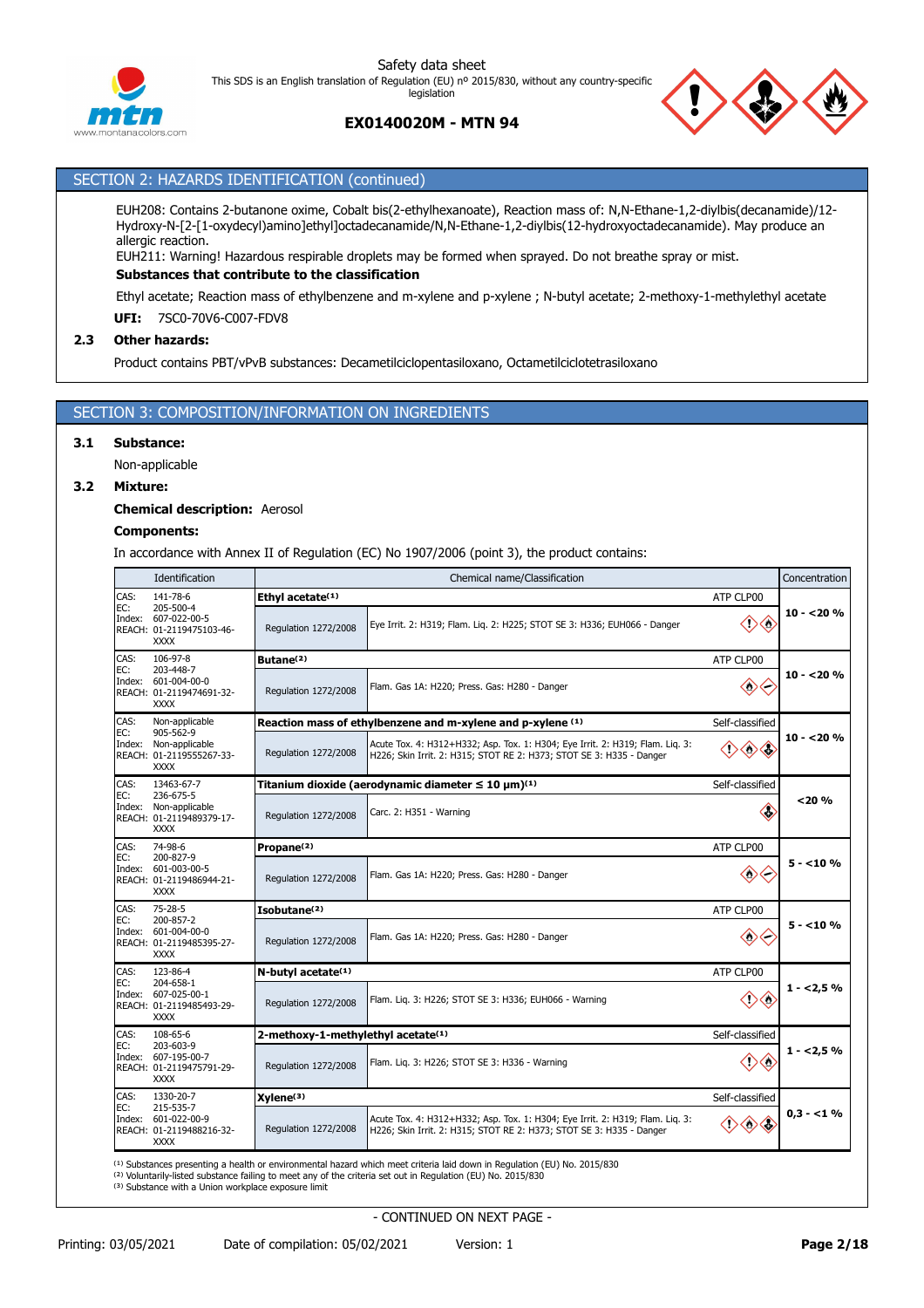



# **EX0140020M - MTN 94**

# SECTION 3: COMPOSITION/INFORMATION ON INGREDIENTS (continued)

|                       | Identification                                                                         |                                                    | Concentration<br>Chemical name/Classification                                                                                              |                 |                               |  |  |  |  |
|-----------------------|----------------------------------------------------------------------------------------|----------------------------------------------------|--------------------------------------------------------------------------------------------------------------------------------------------|-----------------|-------------------------------|--|--|--|--|
| CAS:                  | 22464-99-9                                                                             | 2-ethylhexanoic acid, zirconium salt(1)            |                                                                                                                                            | Self-classified |                               |  |  |  |  |
| EC:<br>Index:         | 245-018-1<br>Non-applicable<br>REACH: 01-2119979088-21-<br><b>XXXX</b>                 | Regulation 1272/2008                               | Repr. 2: H361d - Warning                                                                                                                   |                 |                               |  |  |  |  |
| CAS:                  | $96 - 29 - 7$                                                                          | 2-butanone oxime(1)                                |                                                                                                                                            | ATP ATP15       |                               |  |  |  |  |
| EC:<br>Index:         | 202-496-6<br>616-014-00-0<br>REACH: 01-2119539477-28-<br><b>XXXX</b>                   | Regulation 1272/2008                               | Acute Tox. 4: H312; Carc. 2: H351; Eye Dam. 1: H318; Skin Sens. 1: H317 -<br>Danger                                                        |                 | $0,05 - 0,3$<br>$\frac{0}{0}$ |  |  |  |  |
| CAS:<br>EC:<br>Index: | Non-applicable<br>430-050-2<br>616-127-00-5                                            | hydroxyoctadecanamide)(1)                          | Reaction mass of: N,N-Ethane-1,2-diylbis(decanamide)/12-Hydroxy-N-[2-[1-<br>oxydecyl)amino]ethyl]octadecanamide/N,N-Ethane-1,2-diylbis(12- | ATP CLP00       |                               |  |  |  |  |
|                       | REACH: 01-2120789217-43-<br><b>XXXX</b>                                                | Regulation 1272/2008                               | Aquatic Chronic 2: H411; Skin Sens. 1: H317 - Warning                                                                                      |                 | $0,05 - 0,3$<br>$\frac{0}{0}$ |  |  |  |  |
| CAS:                  | $100 - 41 - 4$<br>202-849-4<br>601-023-00-4<br>REACH: 01-2119489370-35-<br><b>XXXX</b> | Ethylbenzene <sup>(3)</sup>                        | ATP ATP06                                                                                                                                  |                 |                               |  |  |  |  |
| EC:<br>Index:         |                                                                                        | Regulation 1272/2008                               | Acute Tox. 4: H332; Asp. Tox. 1: H304; Flam. Lig. 2: H225; STOT RE 2: H373 -<br>Danger                                                     |                 | $0.05 - 0.3$<br>$\frac{0}{0}$ |  |  |  |  |
| CAS:                  | 136-52-7                                                                               | Cobalt bis(2-ethylhexanoate)(1)<br>Self-classified |                                                                                                                                            |                 |                               |  |  |  |  |
| EC:<br>Index:         | 205-250-6<br>Non-applicable<br>REACH: 01-2119524678-29-<br><b>XXXX</b>                 | Regulation 1272/2008                               | Aquatic Acute 1: H400; Aquatic Chronic 3: H412; Eye Irrit. 2: H319; Repr. 1B:<br>H360; Skin Sens. 1A: H317 - Danger                        |                 | $0.05 - 0.3$<br>$\frac{0}{0}$ |  |  |  |  |
| CAS:                  | 34590-94-8                                                                             | Dipropylene Glycol Methyl Ether(3)                 |                                                                                                                                            | Not classified  |                               |  |  |  |  |
| EC:<br>Index:         | 252-104-2<br>Non-applicable<br>REACH: 01-2119450011-60-<br><b>XXXX</b>                 | Regulation 1272/2008                               |                                                                                                                                            |                 | < 0.05 %                      |  |  |  |  |

<sup>(1)</sup> Substances presenting a health or environmental hazard which meet criteria laid down in Regulation (EU) No. 2015/830

<sup>(2)</sup> Voluntarily-listed substance failing to meet any of the criteria set out in Regulation (EU) No. 2015/830

<sup>(3)</sup> Substance with a Union workplace exposure limit

To obtain more information on the hazards of the substances consult sections 11, 12 and 16.

# SECTION 4: FIRST AID MEASURES

### **4.1 Description of first aid measures:**

The symptoms resulting from intoxication can appear after exposure, therefore, in case of doubt, seek medical attention for direct exposure to the chemical product or persistent discomfort, showing the SDS of this product.

# **By inhalation:**

Remove the person affected from the area of exposure, provide with fresh air and keep at rest. In serious cases such as cardiorespiratory failure, artificial resuscitation techniques will be necessary (mouth to mouth resuscitation, cardiac massage, oxygen supply, etc.) requiring immediate medical assistance.

### **By skin contact:**

Remove contaminated clothing and footwear, rinse skin or shower the person affected if appropriate with plenty of cold water and neutral soap. In serious cases see a doctor. If the product causes burns or freezing, clothing should not be removed as this could worsen the injury caused if it is stuck to the skin. If blisters form on the skin, these should never be burst as this will increase the risk of infection.

### **By eye contact:**

Rinse eyes thoroughly with water for at least 15 minutes. If the injured person uses contact lenses, these should be removed unless they are stuck to the eyes, in which case removal could cause further damage. In all cases, after cleaning, a doctor should be consulted as quickly as possible with the SDS for the product.

### **By ingestion/aspiration:**

Do not induce vomiting, but if it does happen keep the head down to avoid aspiration. Keep the person affected at rest. Rinse out the mouth and throat, as they may have been affected during ingestion.

### **4.2 Most important symptoms and effects, both acute and delayed:**

Acute and delayed effects are indicated in sections 2 and 11.

### **4.3 Indication of any immediate medical attention and special treatment needed:**

### Non-applicable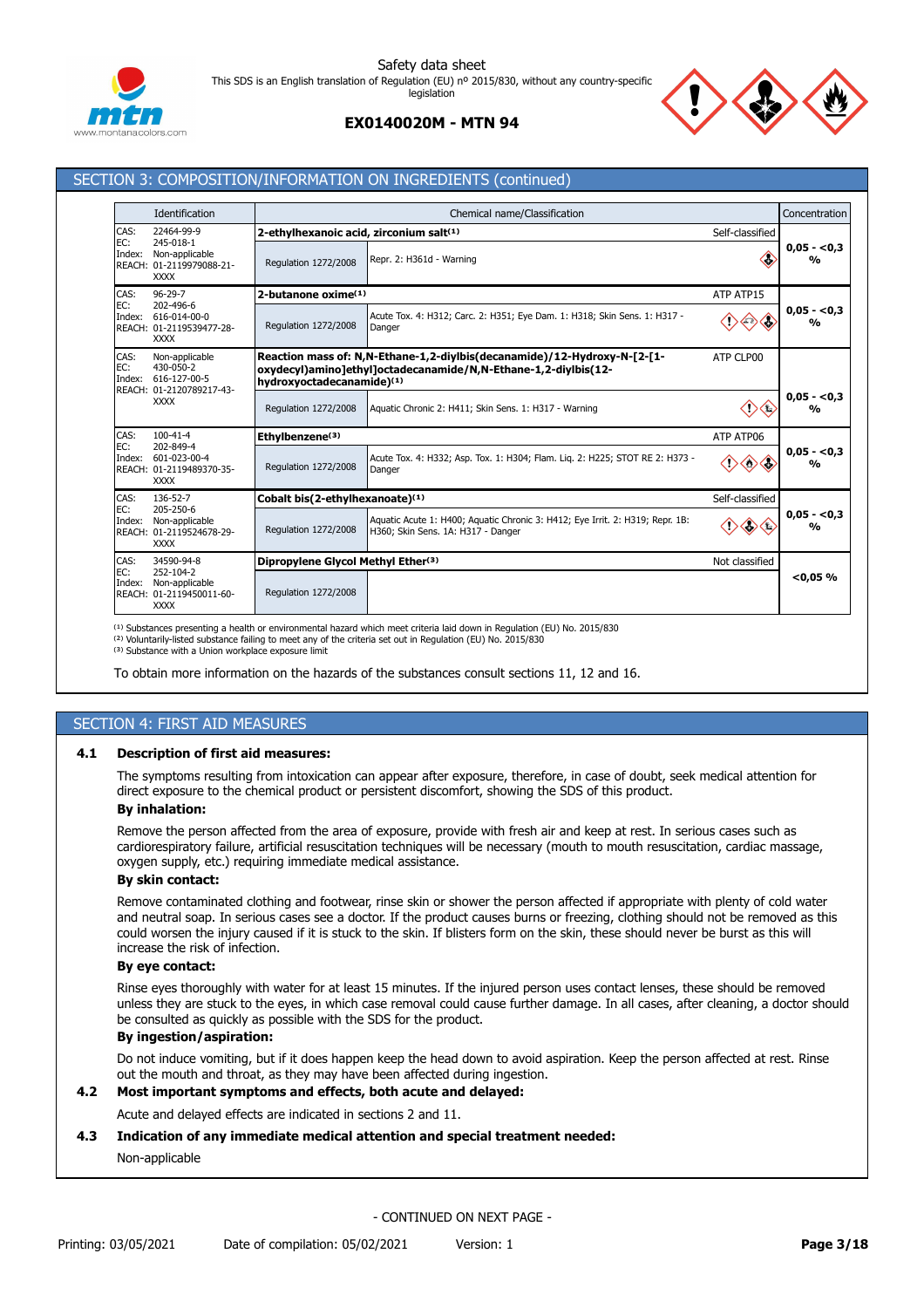

# **EX0140020M - MTN 94**



# SECTION 5: FIREFIGHTING MEASURES

### **5.1 Extinguishing media:**

### **Suitable extinguishing media:**

If possible use polyvalent powder fire extinguishers (ABC powder), alternatively use foam or carbon dioxide extinguishers (CO₂).

### **Unsuitable extinguishing media:**

IT IS RECOMMENDED NOT to use full jet water as an extinguishing agent.

### **5.2 Special hazards arising from the substance or mixture:**

As a result of combustion or thermal decomposition reactive sub-products are created that can become highly toxic and, consequently, can present a serious health risk.

### **5.3 Advice for firefighters:**

Depending on the magnitude of the fire it may be necessary to use full protective clothing and self-contained breathing apparatus (SCBA). Minimum emergency facilities and equipment should be available (fire blankets, portable first aid kit,...) in accordance with Directive 89/654/EC.

### **Additional provisions:**

Act in accordance with the Internal Emergency Plan and the Information Sheets on actions to take after an accident or other emergencies. Eliminate all sources of ignition. In case of fire, cool the storage containers and tanks for products susceptible to combustion, explosion or BLEVE as a result of high temperatures. Avoid spillage of the products used to extinguish the fire into an aqueous medium.

# SECTION 6: ACCIDENTAL RELEASE MEASURES

### **6.1 Personal precautions, protective equipment and emergency procedures:**

Isolate leaks provided that there is no additional risk for the people performing this task. Evacuate the area and keep out those without protection. Personal protection equipment must be used against potential contact with the spilt product (See section 8). Above all prevent the formation of any vapour-air flammable mixtures, through either ventilation or the use of an inert medium. Destroy any source of ignition. Eliminate electrostatic charges by interconnecting all the conductive surfaces on which static electricity could form, and also ensuring that all surfaces are connected to the ground.

### **6.2 Environmental precautions:**

Avoid spillage into the aquatic environment as it contains substances potentially dangerous for this. Contain the product absorbed in hermetically sealed containers. In the case of serious spillage into the aquatic environment notify the relevant authority.

### **6.3 Methods and material for containment and cleaning up:**

It is recommended:

Absorb the spillage using sand or inert absorbent and move it to a safe place. Do not absorb in sawdust or other combustible absorbents. For any concern related to disposal consult section 13.

### **6.4 Reference to other sections:**

See sections 8 and 13.

### SECTION 7: HANDLING AND STORAGE

### **7.1 Precautions for safe handling:**

A.- Precautions for safe manipulation

Comply with the current legislation concerning the prevention of industrial risks. Keep containers hermetically sealed. Control spills and residues, destroying them with safe methods (section 6). Avoid leakages from the container. Maintain order and cleanliness where dangerous products are used.

B.- Technical recommendations for the prevention of fires and explosions

Avoid the evaporation of the product as it contains flammable substances, which could form flammable vapour/air mixtures in the presence of sources of ignition. Control sources of ignition (mobile phones, sparks,...) and transfer at slow speeds to avoid the creation of electrostatic charges. Consult section 10 for conditions and materials that should be avoided.

- C.- Technical recommendations to prevent ergonomic and toxicological risks
	- Do not eat or drink during the process, washing hands afterwards with suitable cleaning products.
- D.- Technical recommendations to prevent environmental risks

It is recommended to have absorbent material available at close proximity to the product (See subsection 6.3)

### **7.2 Conditions for safe storage, including any incompatibilities:**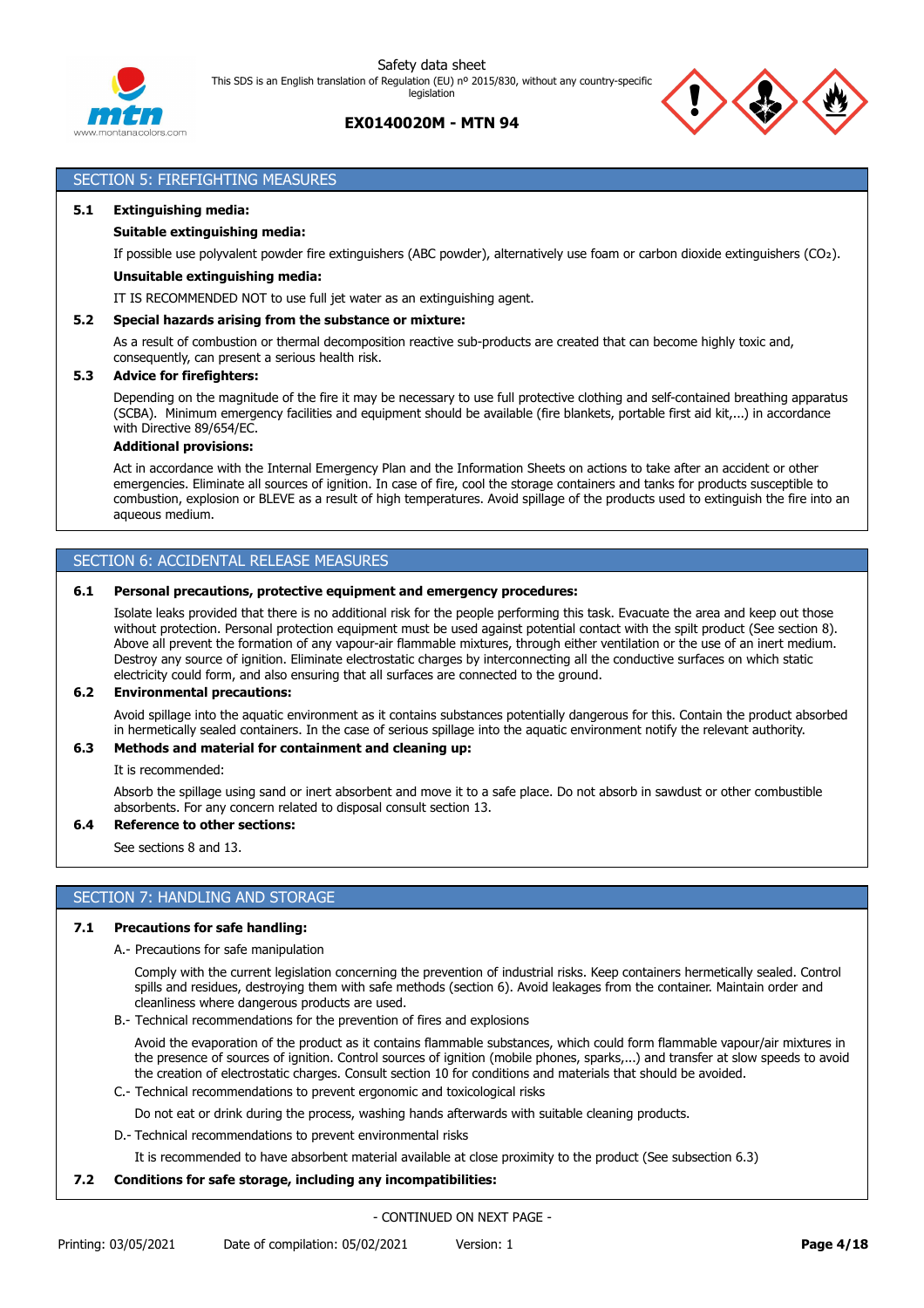

# SECTION 7: HANDLING AND STORAGE (continued)

# A.- Technical measures for storage

Minimum Temp.: 5 °C Maximum Temp.: 30 °C Maximum time: 120 Months

B.- General conditions for storage

Avoid sources of heat, radiation, static electricity and contact with food. For additional information see subsection 10.5

### **7.3 Specific end use(s):**

Except for the instructions already specified it is not necessary to provide any special recommendation regarding the uses of this product.

# SECTION 8: EXPOSURE CONTROLS/PERSONAL PROTECTION

### **8.1 Control parameters:**

Substances whose occupational exposure limits have to be monitored in the workplace (European OEL, not country-specific legislation):

Directive (EU) 2000/39, Directive 2004/37/EC,Directive (EU) 2006/15, Directive (EU) 2009/161, Directive (EU) 2017/164, Directive (EU) 2019/1831:

| <b>Identification</b>            | Occupational exposure limits |           |                         |  |
|----------------------------------|------------------------------|-----------|-------------------------|--|
| N-butyl acetate                  | IOELV (8h)                   | 50 ppm    | 241 mg/m <sup>3</sup>   |  |
| CAS: 123-86-4<br>EC: 204-658-1   | <b>IOELV (STEL)</b>          | $150$ ppm | $723$ mg/m <sup>3</sup> |  |
| Xylene                           | IOELV (8h)                   | 50 ppm    | $221 \text{ mg/m}^3$    |  |
| CAS: 1330-20-7<br>EC: 215-535-7  | <b>IOELV (STEL)</b>          | $100$ ppm | 442 mg/m <sup>3</sup>   |  |
| Ethylbenzene                     | IOELV (8h)                   | $100$ ppm | 442 mg/m <sup>3</sup>   |  |
| CAS: 100-41-4<br>EC: 202-849-4   | <b>IOELV (STEL)</b>          | 200 ppm   | 884 mg/m <sup>3</sup>   |  |
| 2-methoxy-1-methylethyl acetate  | IOELV (8h)                   | 50 ppm    | $275 \text{ mg/m}^3$    |  |
| EC: 203-603-9<br>CAS: 108-65-6   | <b>IOELV (STEL)</b>          | $100$ ppm | 550 mg/m $3$            |  |
| Dipropylene Glycol Methyl Ether  | IOELV (8h)                   | 50 ppm    | 308 mg/m $3$            |  |
| CAS: 34590-94-8<br>EC: 252-104-2 | <b>IOELV (STEL)</b>          |           |                         |  |
| Ethyl acetate                    | IOELV (8h)                   | $200$ ppm | 734 mg/m <sup>3</sup>   |  |
| CAS: 141-78-6<br>EC: 205-500-4   | <b>IOELV (STEL)</b>          | 400 ppm   | 1468 mg/m <sup>3</sup>  |  |

### **DNEL (Workers):**

|                                                              |            | Short exposure          |                        | Long exposure           |                       |
|--------------------------------------------------------------|------------|-------------------------|------------------------|-------------------------|-----------------------|
| Identification                                               |            | Systemic                | Local                  | Systemic                | Local                 |
| Ethyl acetate                                                | Oral       | Non-applicable          | Non-applicable         | Non-applicable          | Non-applicable        |
| CAS: 141-78-6                                                | Dermal     | Non-applicable          | Non-applicable         | $63$ mg/kg              | Non-applicable        |
| EC: 205-500-4                                                | Inhalation | 1468 mg/m <sup>3</sup>  | 1468 mg/m <sup>3</sup> | 734 mg/m <sup>3</sup>   | 734 mg/m <sup>3</sup> |
| Reaction mass of ethylbenzene and m-xylene and p-xylene Oral |            | Non-applicable          | Non-applicable         | Non-applicable          | Non-applicable        |
| CAS: Non-applicable                                          | Dermal     | Non-applicable          | Non-applicable         | 212 mg/kg               | Non-applicable        |
| EC: 905-562-9                                                | Inhalation | 442 mg/m <sup>3</sup>   | 442 mg/m <sup>3</sup>  | 221 mg/m <sup>3</sup>   | 221 mg/m <sup>3</sup> |
| N-butyl acetate                                              | Oral       | Non-applicable          | Non-applicable         | Non-applicable          | Non-applicable        |
| CAS: 123-86-4                                                | Dermal     | $11 \text{ mg/kg}$      | Non-applicable         | $11$ mg/kg              | Non-applicable        |
| EC: 204-658-1                                                | Inhalation | $600$ mg/m <sup>3</sup> | 600 mg/m $3$           | 300 mg/m $3$            | 300 mg/m $3$          |
| 2-methoxy-1-methylethyl acetate                              | Oral       | Non-applicable          | Non-applicable         | Non-applicable          | Non-applicable        |
| CAS: 108-65-6                                                | Dermal     | Non-applicable          | Non-applicable         | 796 mg/kg               | Non-applicable        |
| EC: 203-603-9                                                | Inhalation | Non-applicable          | 550 mg/m $3$           | $275$ mg/m <sup>3</sup> | Non-applicable        |
| Xylene                                                       | Oral       | Non-applicable          | Non-applicable         | Non-applicable          | Non-applicable        |
| CAS: 1330-20-7                                               | Dermal     | Non-applicable          | Non-applicable         | 212 mg/kg               | Non-applicable        |
| EC: 215-535-7                                                | Inhalation | 442 mg/m <sup>3</sup>   | 442 mg/m <sup>3</sup>  | $221 \,\mathrm{mg/m^3}$ | $221 \text{ mg/m}^3$  |
| 2-ethylhexanoic acid, zirconium salt                         | Oral       | Non-applicable          | Non-applicable         | Non-applicable          | Non-applicable        |
| CAS: 22464-99-9                                              | Dermal     | Non-applicable          | Non-applicable         | 6,49 mg/kg              | Non-applicable        |
| EC: 245-018-1                                                | Inhalation | Non-applicable          | Non-applicable         | 32,97 mg/m <sup>3</sup> | Non-applicable        |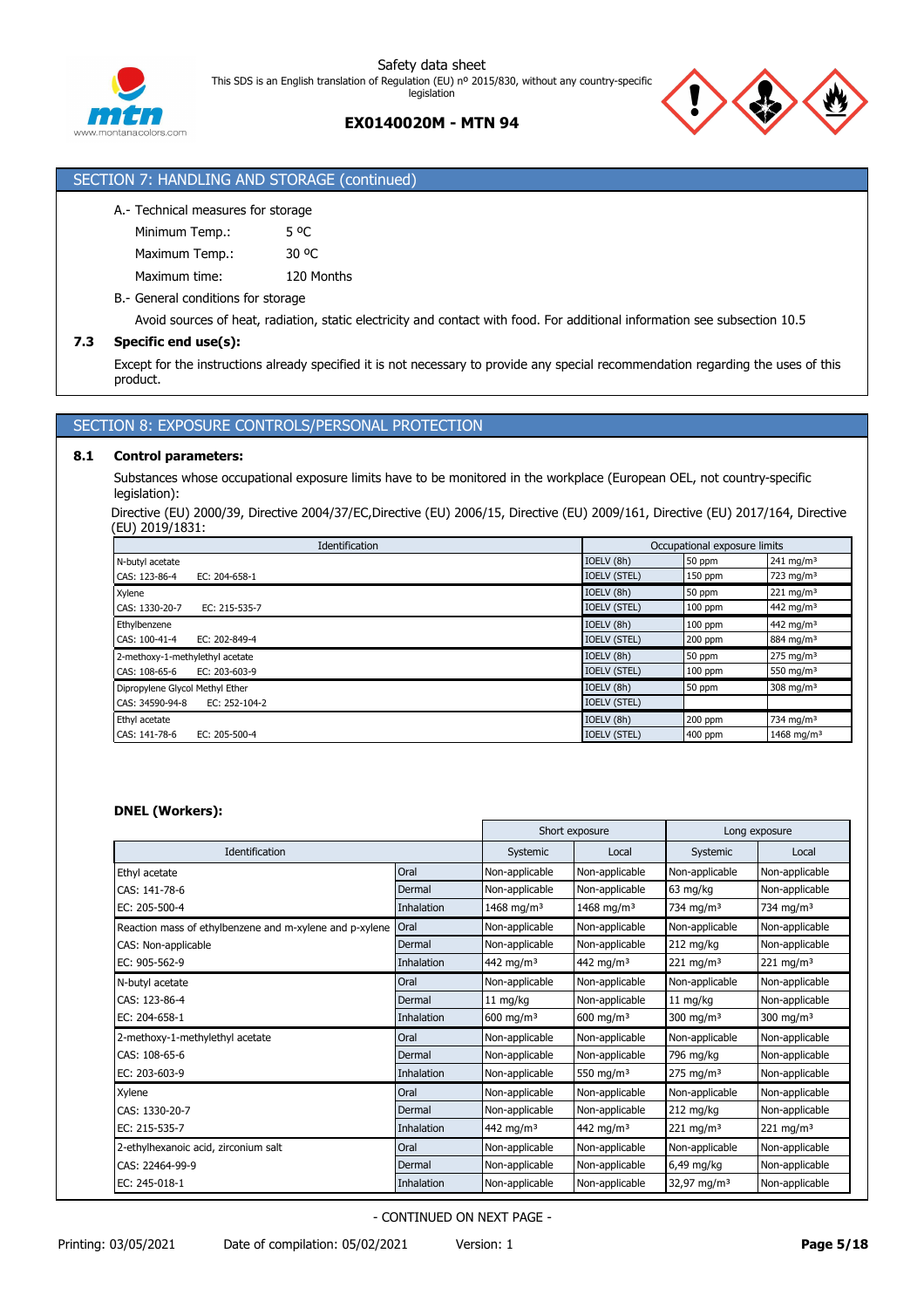



# SECTION 8: EXPOSURE CONTROLS/PERSONAL PROTECTION (continued)

|                                                                                                                                                                             |            | Short exposure |                | Long exposure           |                            |
|-----------------------------------------------------------------------------------------------------------------------------------------------------------------------------|------------|----------------|----------------|-------------------------|----------------------------|
| Identification                                                                                                                                                              |            | Systemic       | Local          | Systemic                | Local                      |
| 2-butanone oxime                                                                                                                                                            | Oral       | Non-applicable | Non-applicable | Non-applicable          | Non-applicable             |
| CAS: 96-29-7                                                                                                                                                                | Dermal     | Non-applicable | Non-applicable | Non-applicable          | Non-applicable             |
| EC: 202-496-6                                                                                                                                                               | Inhalation | Non-applicable | Non-applicable | Non-applicable          | $0.9 \,\mathrm{mg/m^3}$    |
| Reaction mass of: N, N-Ethane-1, 2-diylbis (decanamide)/12-<br>Hydroxy-N-[2-[1-oxydecyl)amino]ethyl]<br>octadecanamide/N,N-Ethane-1,2-diylbis(12-<br>hydroxyoctadecanamide) | Oral       | Non-applicable | Non-applicable | Non-applicable          | Non-applicable             |
| CAS: Non-applicable                                                                                                                                                         | Dermal     | Non-applicable | Non-applicable | 5 mg/kg                 | Non-applicable             |
| EC: 430-050-2                                                                                                                                                               | Inhalation | Non-applicable | Non-applicable | 17,62 mg/m <sup>3</sup> | Non-applicable             |
| Ethylbenzene                                                                                                                                                                | Oral       | Non-applicable | Non-applicable | Non-applicable          | Non-applicable             |
| CAS: 100-41-4                                                                                                                                                               | Dermal     | Non-applicable | Non-applicable | $180$ mg/kg             | Non-applicable             |
| EC: 202-849-4                                                                                                                                                               | Inhalation | Non-applicable | 293 mg/m $3$   | $77 \text{ mg/m}^3$     | Non-applicable             |
| Cobalt bis(2-ethylhexanoate)                                                                                                                                                | Oral       | Non-applicable | Non-applicable | Non-applicable          | Non-applicable             |
| CAS: 136-52-7                                                                                                                                                               | Dermal     | Non-applicable | Non-applicable | Non-applicable          | Non-applicable             |
| EC: 205-250-6                                                                                                                                                               | Inhalation | Non-applicable | Non-applicable | Non-applicable          | $0,2351$ mg/m <sup>3</sup> |
| Dipropylene Glycol Methyl Ether                                                                                                                                             | Oral       | Non-applicable | Non-applicable | Non-applicable          | Non-applicable             |
| CAS: 34590-94-8                                                                                                                                                             | Dermal     | Non-applicable | Non-applicable | 283 mg/kg               | Non-applicable             |
| EC: 252-104-2                                                                                                                                                               | Inhalation | Non-applicable | Non-applicable | 308 mg/m $3$            | Non-applicable             |

# **DNEL (General population):**

|                                                                                                                                                                          |            | Short exposure          |                         | Long exposure            |                          |
|--------------------------------------------------------------------------------------------------------------------------------------------------------------------------|------------|-------------------------|-------------------------|--------------------------|--------------------------|
| Identification                                                                                                                                                           |            | Systemic                | Local                   | Systemic                 | Local                    |
| Ethyl acetate                                                                                                                                                            | Oral       | Non-applicable          | Non-applicable          | $4,5$ mg/kg              | Non-applicable           |
| CAS: 141-78-6                                                                                                                                                            | Dermal     | Non-applicable          | Non-applicable          | 37 mg/kg                 | Non-applicable           |
| EC: 205-500-4                                                                                                                                                            | Inhalation | $734$ ma/m <sup>3</sup> | $734$ ma/m <sup>3</sup> | 367 mg/m $3$             | 367 mg/m $3$             |
| Reaction mass of ethylbenzene and m-xylene and p-xylene                                                                                                                  | Oral       | Non-applicable          | Non-applicable          | 12,5 mg/kg               | Non-applicable           |
| CAS: Non-applicable                                                                                                                                                      | Dermal     | Non-applicable          | Non-applicable          | 125 mg/kg                | Non-applicable           |
| EC: 905-562-9                                                                                                                                                            | Inhalation | $260$ mg/m <sup>3</sup> | $260$ mg/m <sup>3</sup> | 65,3 mg/m <sup>3</sup>   | $65,3$ mg/m <sup>3</sup> |
| N-butyl acetate                                                                                                                                                          | Oral       | 2 mg/kg                 | Non-applicable          | 2 mg/kg                  | Non-applicable           |
| CAS: 123-86-4                                                                                                                                                            | Dermal     | 6 mg/kg                 | Non-applicable          | 6 mg/kg                  | Non-applicable           |
| EC: 204-658-1                                                                                                                                                            | Inhalation | 300 mg/m $3$            | 300 mg/m $3$            | 35,7 mg/m <sup>3</sup>   | 35,7 mg/m <sup>3</sup>   |
| 2-methoxy-1-methylethyl acetate                                                                                                                                          | Oral       | Non-applicable          | Non-applicable          | 36 mg/kg                 | Non-applicable           |
| CAS: 108-65-6                                                                                                                                                            | Dermal     | Non-applicable          | Non-applicable          | 320 mg/kg                | Non-applicable           |
| EC: 203-603-9                                                                                                                                                            | Inhalation | Non-applicable          | Non-applicable          | 33 mg/m $3$              | 33 mg/m $3$              |
| Xylene                                                                                                                                                                   | Oral       | Non-applicable          | Non-applicable          | 12,5 mg/kg               | Non-applicable           |
| CAS: 1330-20-7                                                                                                                                                           | Dermal     | Non-applicable          | Non-applicable          | 125 mg/kg                | Non-applicable           |
| EC: 215-535-7                                                                                                                                                            | Inhalation | $260$ mg/m <sup>3</sup> | 260 mg/m $3$            | 65,3 mg/m <sup>3</sup>   | $65,3$ mg/m <sup>3</sup> |
| 2-ethylhexanoic acid, zirconium salt                                                                                                                                     | Oral       | Non-applicable          | Non-applicable          | 4,51 mg/kg               | Non-applicable           |
| CAS: 22464-99-9                                                                                                                                                          | Dermal     | Non-applicable          | Non-applicable          | 3,25 mg/kg               | Non-applicable           |
| EC: 245-018-1                                                                                                                                                            | Inhalation | Non-applicable          | Non-applicable          | $8,13$ mg/m <sup>3</sup> | Non-applicable           |
| 2-butanone oxime                                                                                                                                                         | Oral       | Non-applicable          | Non-applicable          | Non-applicable           | Non-applicable           |
| CAS: 96-29-7                                                                                                                                                             | Dermal     | Non-applicable          | Non-applicable          | Non-applicable           | Non-applicable           |
| EC: 202-496-6                                                                                                                                                            | Inhalation | Non-applicable          | Non-applicable          | Non-applicable           | $0,43$ mg/m <sup>3</sup> |
| Reaction mass of: N,N-Ethane-1,2-divlbis(decanamide)/12-<br>Hydroxy-N-[2-[1-oxydecyl)amino]ethyl]<br>octadecanamide/N,N-Ethane-1,2-diylbis(12-<br>hydroxyoctadecanamide) | Oral       | Non-applicable          | Non-applicable          | $2,5$ mg/kg              | Non-applicable           |
| CAS: Non-applicable                                                                                                                                                      | Dermal     | Non-applicable          | Non-applicable          | Non-applicable           | Non-applicable           |
| EC: 430-050-2                                                                                                                                                            | Inhalation | Non-applicable          | Non-applicable          | Non-applicable           | Non-applicable           |
| Ethylbenzene                                                                                                                                                             | Oral       | Non-applicable          | Non-applicable          | $1,6$ mg/kg              | Non-applicable           |
| CAS: 100-41-4                                                                                                                                                            | Dermal     | Non-applicable          | Non-applicable          | Non-applicable           | Non-applicable           |
| EC: 202-849-4                                                                                                                                                            | Inhalation | Non-applicable          | Non-applicable          | $15 \text{ mg/m}^3$      | Non-applicable           |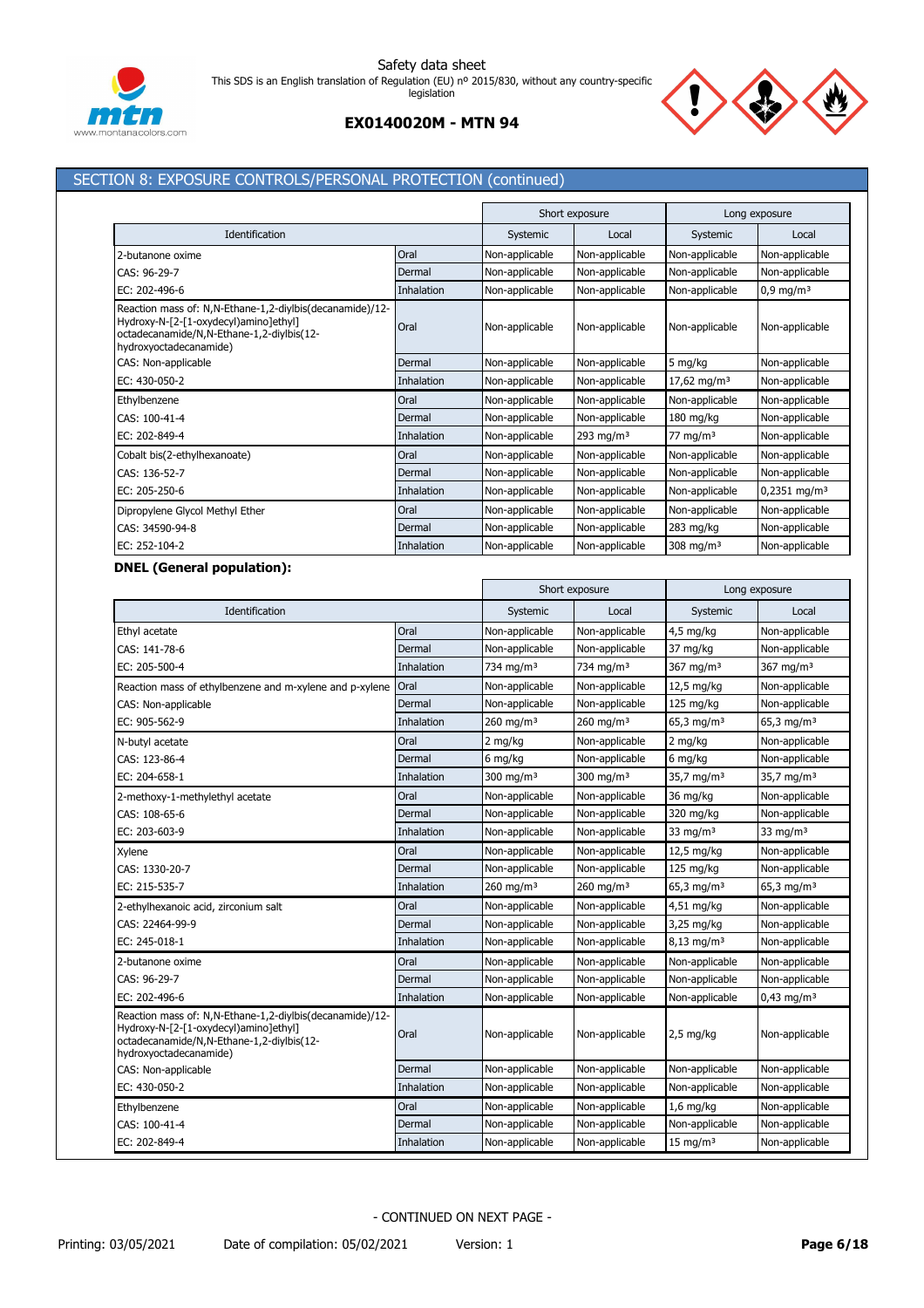



# SECTION 8: EXPOSURE CONTROLS/PERSONAL PROTECTION (continued)

|                                                                                                                                                                          |                      |                                | Short exposure                                    |                        | Long exposure                |
|--------------------------------------------------------------------------------------------------------------------------------------------------------------------------|----------------------|--------------------------------|---------------------------------------------------|------------------------|------------------------------|
| Identification                                                                                                                                                           |                      | Systemic                       | Local                                             | Systemic               | Local                        |
| Cobalt bis(2-ethylhexanoate)                                                                                                                                             | Oral                 | Non-applicable                 | Non-applicable                                    | 0,175 mg/kg            | Non-applicable               |
| CAS: 136-52-7                                                                                                                                                            | Dermal               | Non-applicable                 | Non-applicable                                    | Non-applicable         | Non-applicable               |
| EC: 205-250-6                                                                                                                                                            | Inhalation           | Non-applicable                 | Non-applicable                                    | Non-applicable         | $0,037$ mg/m <sup>3</sup>    |
| Dipropylene Glycol Methyl Ether                                                                                                                                          | Oral                 | Non-applicable                 | Non-applicable                                    | 36 mg/kg               | Non-applicable               |
| CAS: 34590-94-8                                                                                                                                                          | Dermal               | Non-applicable                 | Non-applicable                                    | $121 \text{ mg/kg}$    | Non-applicable               |
| EC: 252-104-2                                                                                                                                                            | Inhalation           | Non-applicable                 | Non-applicable                                    | 37,2 mg/m <sup>3</sup> | Non-applicable               |
| <b>PNEC:</b>                                                                                                                                                             |                      |                                |                                                   |                        |                              |
| Identification                                                                                                                                                           |                      |                                |                                                   |                        |                              |
| Ethyl acetate                                                                                                                                                            | <b>STP</b>           | 650 mg/L                       | Fresh water                                       |                        | $0,24$ mg/L                  |
| CAS: 141-78-6                                                                                                                                                            | Soil                 | $0,148$ mg/kg                  | Marine water                                      |                        | $0,024$ mg/L                 |
| EC: 205-500-4                                                                                                                                                            | Intermittent         | $1,65$ mg/L                    | Sediment (Fresh water)                            |                        | $1,15$ mg/kg                 |
|                                                                                                                                                                          | Oral                 | $0,2$ g/kg                     | Sediment (Marine water)                           |                        | $0,115$ mg/kg                |
|                                                                                                                                                                          | <b>STP</b>           | $6,58$ mg/L                    | Fresh water                                       |                        |                              |
| Reaction mass of ethylbenzene and m-xylene and p-xylene<br>CAS: Non-applicable                                                                                           | Soil                 | $2,31$ mg/kg                   | Marine water                                      |                        | 0,327 mg/L<br>0,327 mg/L     |
| EC: 905-562-9                                                                                                                                                            | Intermittent         | 0,327 mg/L                     | Sediment (Fresh water)                            |                        | 12,46 mg/kg                  |
|                                                                                                                                                                          | Oral                 | Non-applicable                 | Sediment (Marine water)                           |                        | 12,46 mg/kg                  |
|                                                                                                                                                                          | <b>STP</b>           |                                | Fresh water                                       |                        |                              |
| N-butyl acetate<br>CAS: 123-86-4                                                                                                                                         | Soil                 | 35,6 mg/L<br>0,09 mg/kg        | Marine water                                      |                        | $0,18$ mg/L<br>$0,018$ mg/L  |
| EC: 204-658-1                                                                                                                                                            | Intermittent         | $0,36$ mg/L                    | Sediment (Fresh water)                            |                        | 0,981 mg/kg                  |
|                                                                                                                                                                          | Oral                 | Non-applicable                 | Sediment (Marine water)                           |                        | $0,098$ mg/kg                |
|                                                                                                                                                                          |                      |                                |                                                   |                        |                              |
| 2-methoxy-1-methylethyl acetate                                                                                                                                          | <b>STP</b><br>Soil   | $100$ mg/L                     | Fresh water                                       |                        | $0,635$ mg/L                 |
| CAS: 108-65-6                                                                                                                                                            | Intermittent         | $0,29$ mg/kg                   | Marine water                                      |                        | $0,064$ mg/L                 |
| EC: 203-603-9                                                                                                                                                            | Oral                 | $6,35$ mg/L<br>Non-applicable  | Sediment (Fresh water)<br>Sediment (Marine water) |                        | 3,29 mg/kg<br>$0,329$ mg/kg  |
|                                                                                                                                                                          | <b>STP</b>           |                                |                                                   |                        |                              |
| Xylene                                                                                                                                                                   | Soil                 | $6,58$ mg/L                    | Fresh water                                       |                        | 0,327 mg/L                   |
| CAS: 1330-20-7<br>EC: 215-535-7                                                                                                                                          | Intermittent         | $2,31$ mg/kg<br>0,327 mg/L     | Marine water<br>Sediment (Fresh water)            |                        | 0,327 mg/L<br>12,46 mg/kg    |
|                                                                                                                                                                          | Oral                 | Non-applicable                 | Sediment (Marine water)                           |                        | 12,46 mg/kg                  |
|                                                                                                                                                                          |                      |                                |                                                   |                        |                              |
| 2-butanone oxime                                                                                                                                                         | <b>STP</b><br>Soil   | 177 mg/L                       | Fresh water                                       |                        | $0,256$ mg/L                 |
| CAS: 96-29-7                                                                                                                                                             |                      | 0,052 mg/kg                    | Marine water                                      |                        | $0,026$ mg/L                 |
| EC: 202-496-6                                                                                                                                                            | Intermittent<br>Oral | $0,118$ mg/L<br>Non-applicable | Sediment (Fresh water)<br>Sediment (Marine water) |                        | 1,012 mg/kg<br>$0,101$ mg/kg |
| Reaction mass of: N,N-Ethane-1,2-diylbis(decanamide)/12-<br>Hydroxy-N-[2-[1-oxydecyl)amino]ethyl]<br>octadecanamide/N,N-Ethane-1,2-diylbis(12-<br>hydroxyoctadecanamide) | <b>STP</b>           | $100$ mg/L                     | Fresh water                                       |                        | 0,000058 mg/L                |
| CAS: Non-applicable                                                                                                                                                      | Soil                 | 1 mg/kg                        | Marine water                                      |                        | 0,000006 mg/L                |
| EC: 430-050-2                                                                                                                                                            | Intermittent         | 0,000054 mg/L                  | Sediment (Fresh water)                            |                        | 1 mg/kg                      |
|                                                                                                                                                                          | Oral                 | 0,0333 g/kg                    | Sediment (Marine water)                           |                        | $0,1$ mg/kg                  |
| Ethylbenzene                                                                                                                                                             | <b>STP</b>           | $9.6$ mg/L                     | Fresh water                                       |                        | $0,1$ mg/L                   |
| CAS: 100-41-4                                                                                                                                                            | Soil                 | 2,68 mg/kg                     | Marine water                                      |                        | $0,01$ mg/L                  |
| EC: 202-849-4                                                                                                                                                            | Intermittent         | $0,1$ mg/L                     | Sediment (Fresh water)                            |                        | 13,7 mg/kg                   |
|                                                                                                                                                                          | Oral                 | $0,02$ g/kg                    | Sediment (Marine water)                           |                        | $1,37$ mg/kg                 |
| Cobalt bis(2-ethylhexanoate)                                                                                                                                             | <b>STP</b>           | $0,37$ mg/L                    | Fresh water                                       |                        | 0,00062 mg/L                 |
| CAS: 136-52-7                                                                                                                                                            | Soil                 | $10,9$ mg/kg                   | Marine water                                      |                        | 0,00236 mg/L                 |
| EC: 205-250-6                                                                                                                                                            | Intermittent         | Non-applicable                 | Sediment (Fresh water)                            |                        | 53,8 mg/kg                   |
|                                                                                                                                                                          | Oral                 | Non-applicable                 | Sediment (Marine water)                           |                        | 69,8 mg/kg                   |
| Dipropylene Glycol Methyl Ether                                                                                                                                          | <b>STP</b>           | 4168 mg/L                      | Fresh water                                       |                        | 19 mg/L                      |
| CAS: 34590-94-8                                                                                                                                                          | Soil                 | 2,74 mg/kg                     | Marine water                                      |                        | $1,9$ mg/L                   |
|                                                                                                                                                                          |                      |                                |                                                   |                        |                              |
| EC: 252-104-2                                                                                                                                                            | Intermittent         | 190 mg/L                       | Sediment (Fresh water)                            |                        | 70,2 mg/kg                   |

**8.2 Exposure controls:**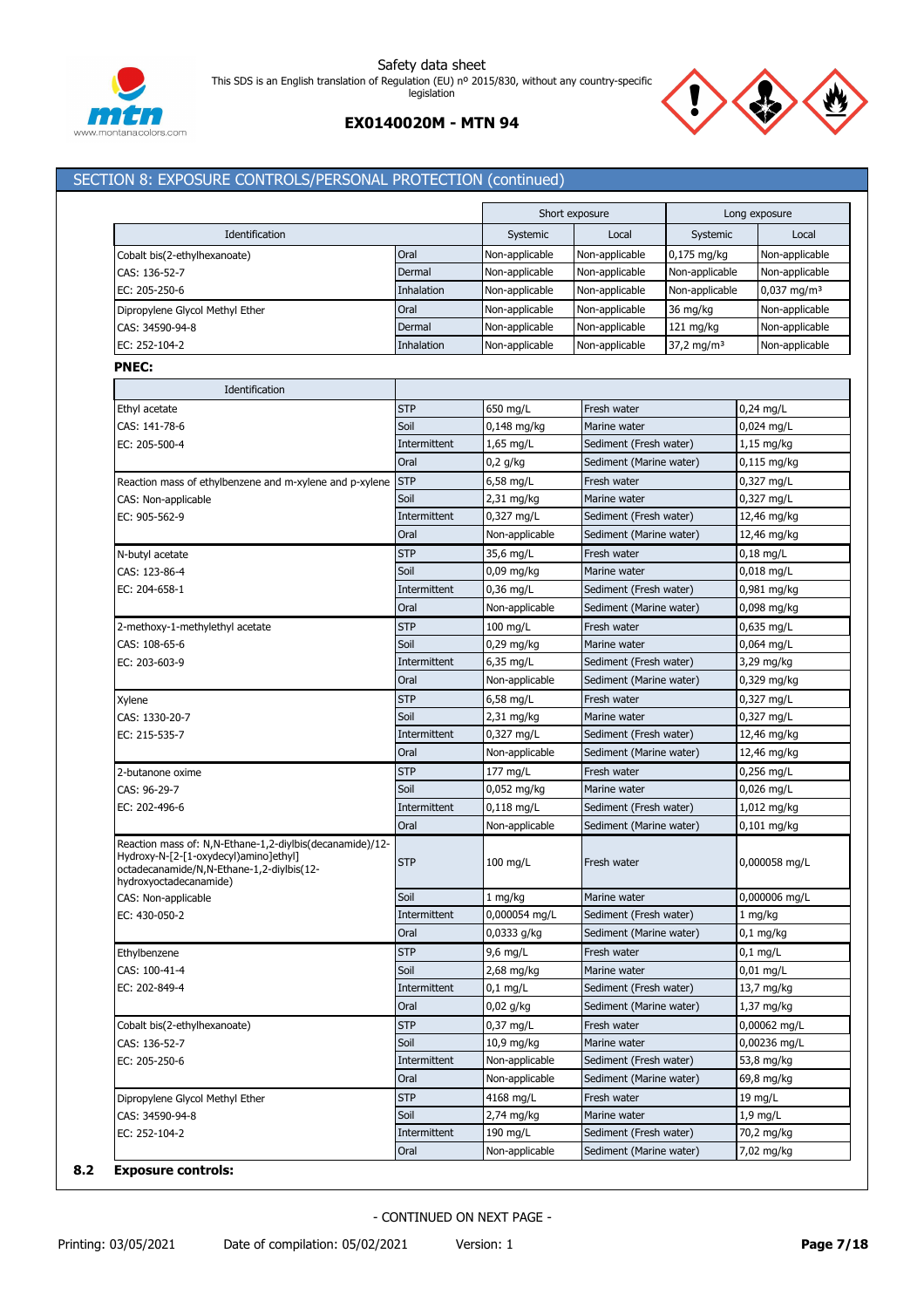



# **EX0140020M - MTN 94**

# SECTION 8: EXPOSURE CONTROLS/PERSONAL PROTECTION (continued)

### A.- General security and hygiene measures in the work place

In accordance with the order of importance to control professional exposure (Directive 98/24/EC) it is recommended to use localized extraction in the work area as a collective protection measure to avoid exceeding the occupational exposure limits. In case of using personal protective equipment it should have CE marking in accordance with Directive 2016/425/EC. For more information on Personal Protective Equipment (storage, use, cleaning, maintenance, class of protection,…) consult the information leaflet provided by the manufacturer. For additional information see subsection 7.1. All information contained herein is a recommendation which needs some specification from the labour risk prevention services

as it is not known whether the company has additional measures at its disposal.

B.- Respiratory protection

| Pictogram                                                             | <b>PPE</b>                                      | Labelling      | <b>CEN Standard</b>                        | Remarks                                                                                                                       |
|-----------------------------------------------------------------------|-------------------------------------------------|----------------|--------------------------------------------|-------------------------------------------------------------------------------------------------------------------------------|
| $\sum_{n=0}^{\infty}$<br>Mandatory<br>respiratory tract<br>protection | Filter mask for gases,<br>vapours and particles | <b>CAT III</b> | EN 149:2001+A1:2009<br>EN 405:2002+A1:2010 | Replace when an increase in resistence to<br>breathing is observed and/or a smell or taste of the<br>contaminant is detected. |

C.- Specific protection for the hands

| Pictogram                                  | <b>PPE</b>                                   | Labelling      | CEN Standard                                                                | Remarks                                                                                                                                                                                                        |
|--------------------------------------------|----------------------------------------------|----------------|-----------------------------------------------------------------------------|----------------------------------------------------------------------------------------------------------------------------------------------------------------------------------------------------------------|
| <b>AND</b><br>Mandatory hand<br>protection | NON-disposable chemical<br>protective gloves | <b>CAT III</b> | EN ISO 374-1:2016+A1:2018<br>EN 16523-1:2015+A1:2018<br>EN 420:2004+A1:2010 | The Breakthrough Time indicated by the<br>manufacturer must exceed the period during which<br>the product is being used. Do not use protective<br>creams after the product has come into contact<br>with skin. |

As the product is a mixture of several substances, the resistance of the glove material can not be calculated in advance with total reliability and has therefore to be checked prior to the application.

### D.- Ocular and facial protection

| Pictogram                    | <b>PPE</b>  | Labelling     | <b>CEN Standard</b>                                           | Remarks                                                                                                                         |
|------------------------------|-------------|---------------|---------------------------------------------------------------|---------------------------------------------------------------------------------------------------------------------------------|
| Mandatory face<br>protection | Face shield | <b>CAT II</b> | EN 166:2002<br>EN 167:2002<br>EN 168:2002<br>EN ISO 4007:2018 | Clean daily and disinfect periodically according to<br>the manufacturer's instructions. Use if there is a<br>risk of splashing. |

E.- Body protection

| Pictogram                                  | <b>PPE</b>                                                                                                   | Labelling      | <b>CEN Standard</b>                                                                                                                                   | Remarks                                                                                        |
|--------------------------------------------|--------------------------------------------------------------------------------------------------------------|----------------|-------------------------------------------------------------------------------------------------------------------------------------------------------|------------------------------------------------------------------------------------------------|
| W<br>Mandatory complete<br>body protection | Disposable clothing for<br>protection against chemical<br>risks, with antistatic and<br>fireproof properties | <b>CAT III</b> | EN 1149-1,2,3<br>EN 13034:2005+A1:2009<br>EN ISO 13982-<br>1:2004/A1:2010<br>EN ISO 6529:2013<br>EN ISO 6530:2005<br>EN ISO 13688:2013<br>EN 464:1994 | For professional use only. Clean periodically<br>according to the manufacturer's instructions. |
| $\sqrt{2}$<br>Mandatory foot<br>protection | Safety footwear for<br>protection against chemical<br>risk, with antistatic and heat<br>resistant properties | <b>CAT III</b> | EN ISO 13287:2013<br>EN ISO 20345:2011<br>EN 13832-1:2019                                                                                             | Replace boots at any sign of deterioration.                                                    |

F.- Additional emergency measures

| Emergency measure                      | <b>Standards</b>                                | Emergency measure                        | <b>Standards</b>                               |
|----------------------------------------|-------------------------------------------------|------------------------------------------|------------------------------------------------|
| $\hat{\mathbf{r}}$<br>Emergency shower | ANSI Z358-1<br>ISO 3864-1:2011, ISO 3864-4:2011 | $\bullet$<br><br>THE<br>Eyewash stations | DIN 12 899<br>ISO 3864-1:2011, ISO 3864-4:2011 |

### **Environmental exposure controls:**

In accordance with the community legislation for the protection of the environment it is recommended to avoid environmental spillage of both the product and its container. For additional information see subsection 7.1.D

# **Volatile organic compounds:**

With regard to Directive 2010/75/EU, this product has the following characteristics: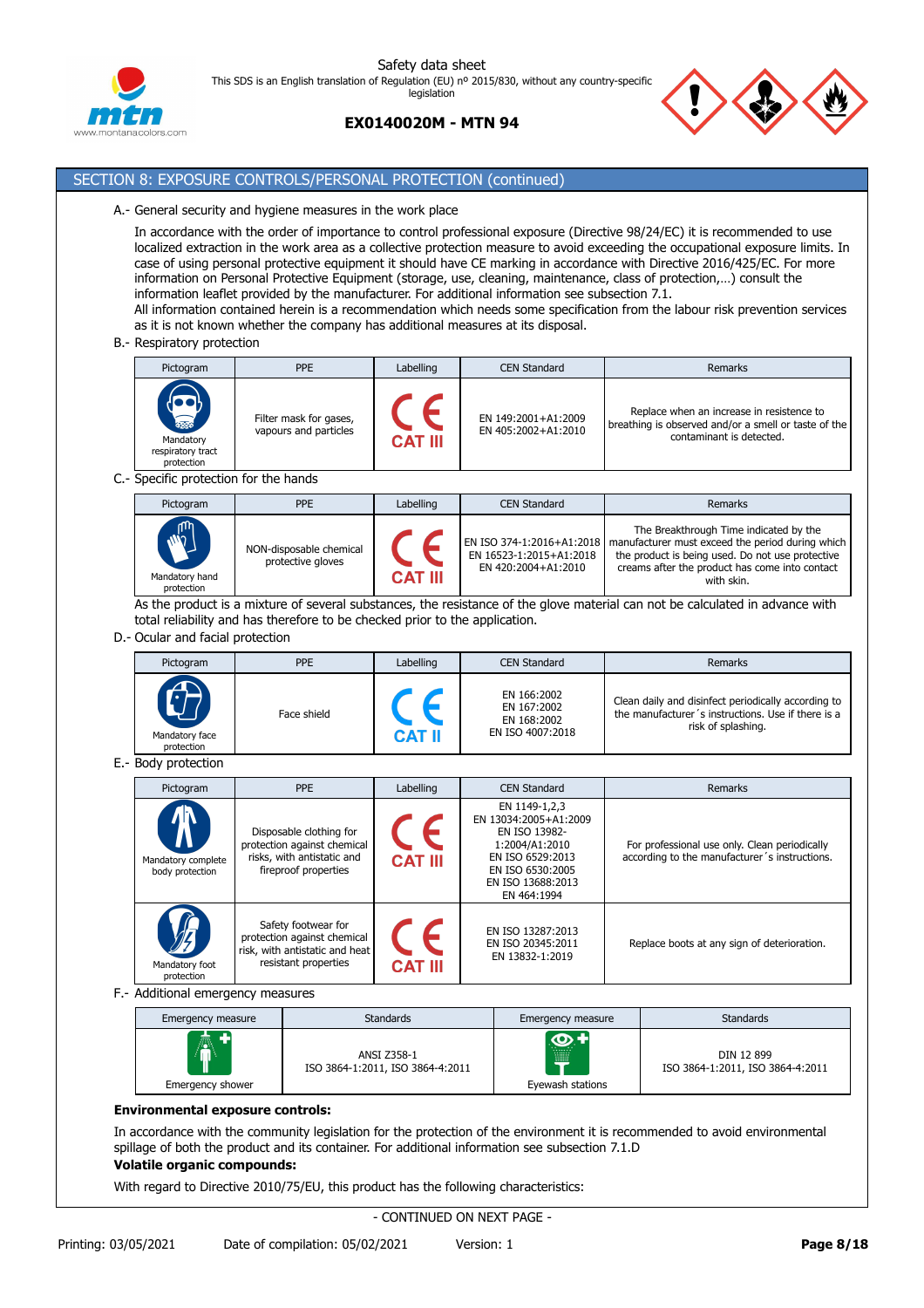

For complete information see the product datasheet.

# **EX0140020M - MTN 94**

# SECTION 8: EXPOSURE CONTROLS/PERSONAL PROTECTION (continued) V.O.C. (Supply): 68,04 % weight V.O.C. density at 20 ºC: 568,85 kg/m³ (568,85 g/L) Average carbon number: 5,85 Average molecular weight: 99,54 g/mol SECTION 9: PHYSICAL AND CHEMICAL PROPERTIES **9.1 Information on basic physical and chemical properties:**

| <b>Appearance:</b>                                                                                 |                                          |
|----------------------------------------------------------------------------------------------------|------------------------------------------|
| Physical state at 20 °C:                                                                           | Aerosol                                  |
| Appearance:                                                                                        | Not available                            |
| Colour:                                                                                            | According to the markings on the package |
| Odour:                                                                                             | Not available                            |
| Odour threshold:                                                                                   | Non-applicable *                         |
| <b>Volatility:</b>                                                                                 |                                          |
| Boiling point at atmospheric pressure:                                                             | -1 °C (Propellant)                       |
| Vapour pressure at 20 °C:                                                                          | Non-applicable *                         |
| Vapour pressure at 50 °C:                                                                          | <300000 Pa (300 kPa)                     |
| Evaporation rate at 20 °C:                                                                         | Non-applicable *                         |
| <b>Product description:</b>                                                                        |                                          |
| Density at 20 °C:                                                                                  | 836 kg/m <sup>3</sup>                    |
| Relative density at 20 °C:                                                                         | Non-applicable *                         |
| Dynamic viscosity at 20 °C:                                                                        | Non-applicable *                         |
| Kinematic viscosity at 20 °C:                                                                      | Non-applicable *                         |
| Kinematic viscosity at 40 °C:                                                                      | Non-applicable *                         |
| Concentration:                                                                                     | Non-applicable *                         |
| pH:                                                                                                | Non-applicable *                         |
| Vapour density at 20 °C:                                                                           | Non-applicable *                         |
| Partition coefficient n-octanol/water 20 °C:                                                       | Non-applicable *                         |
| Solubility in water at 20 °C:                                                                      |                                          |
| Solubility properties:                                                                             | Non-applicable *                         |
| Decomposition temperature:                                                                         | Non-applicable *                         |
| Melting point/freezing point:                                                                      | Non-applicable *                         |
| Recipient pressure:                                                                                | Non-applicable *                         |
| Explosive properties:                                                                              | Non-applicable *                         |
| Oxidising properties:                                                                              | Non-applicable *                         |
| <b>Flammability:</b>                                                                               |                                          |
| Flash Point:                                                                                       | -60 °C (Propellant)                      |
| Heat of combustion:                                                                                | Non-applicable *                         |
| Flammability (solid, gas):                                                                         | Non-applicable *                         |
| Autoignition temperature:                                                                          | 365 °C (Propellant)                      |
| Lower flammability limit:                                                                          | Non-applicable *                         |
| Upper flammability limit:                                                                          | Non-applicable *                         |
| <b>Explosive:</b>                                                                                  |                                          |
| *Not relevant due to the nature of the product, not providing information property of its hazards. |                                          |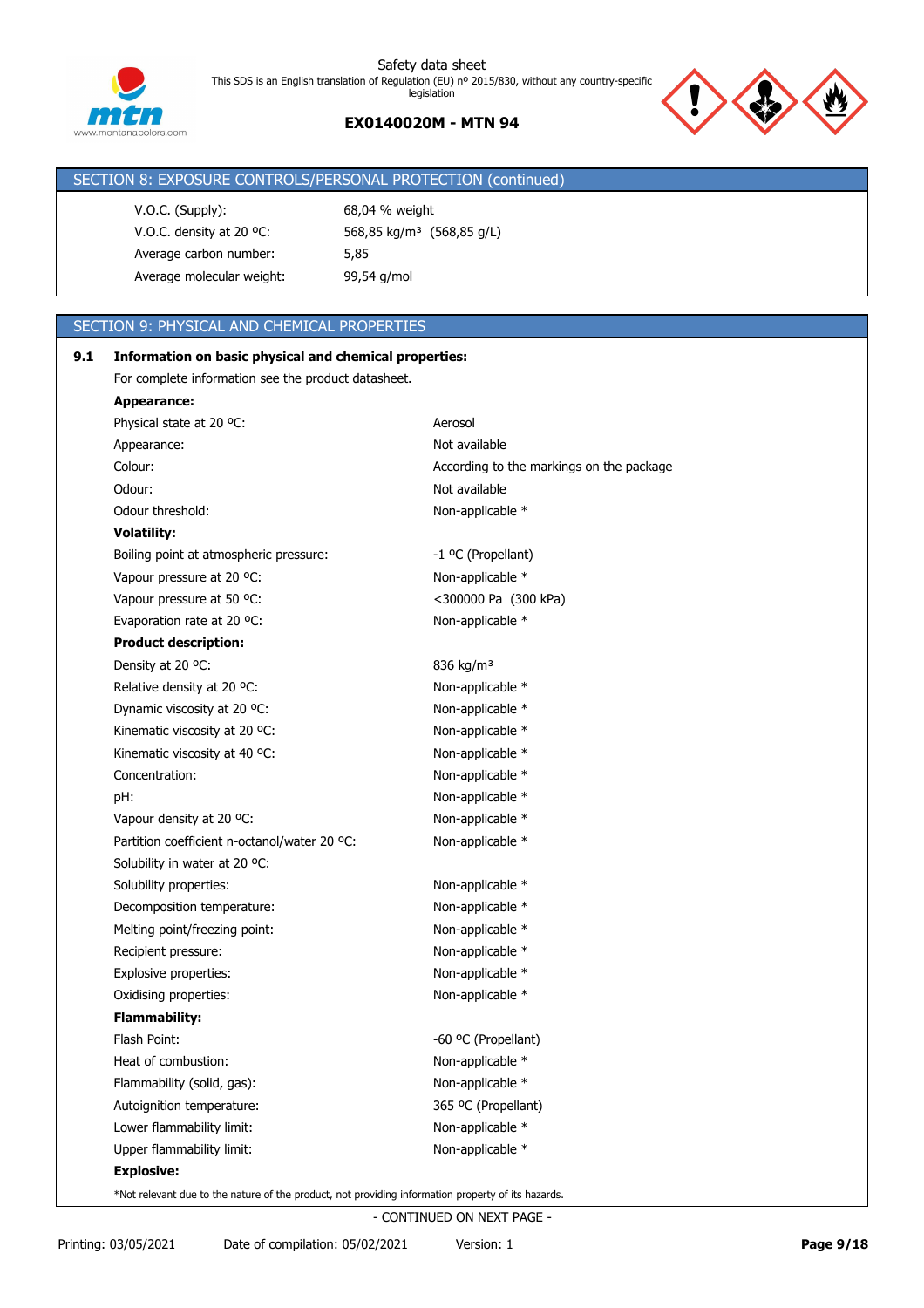

# **EX0140020M - MTN 94**



|                                                                                                    | SECTION 9: PHYSICAL AND CHEMICAL PROPERTIES (continued) |                  |  |  |  |  |
|----------------------------------------------------------------------------------------------------|---------------------------------------------------------|------------------|--|--|--|--|
|                                                                                                    | Lower explosive limit:                                  | Non-applicable * |  |  |  |  |
|                                                                                                    | Upper explosive limit:                                  | Non-applicable * |  |  |  |  |
| 9.2                                                                                                | <b>Other information:</b>                               |                  |  |  |  |  |
|                                                                                                    | Surface tension at 20 °C:                               | Non-applicable * |  |  |  |  |
|                                                                                                    | Refraction index:                                       | Non-applicable * |  |  |  |  |
| *Not relevant due to the nature of the product, not providing information property of its hazards. |                                                         |                  |  |  |  |  |

# SECTION 10: STABILITY AND REACTIVITY

### **10.1 Reactivity:**

No hazardous reactions are expected because the product is stable under recommended storage conditions. See section 7.

### **10.2 Chemical stability:**

Chemically stable under the conditions of storage, handling and use.

### **10.3 Possibility of hazardous reactions:**

Under the specified conditions, hazardous reactions that lead to excessive temperatures or pressure are not expected.

### **10.4 Conditions to avoid:**

Applicable for handling and storage at room temperature:

| Shock and friction  | Contact with air | e in temperature<br>Increase          | Sunlight               | Humidity       |
|---------------------|------------------|---------------------------------------|------------------------|----------------|
| Not<br>: applicable | Not applicable   | Risk<br>combustion <sup>.</sup><br>ot | direct impact<br>Avoid | Not applicable |

### **10.5 Incompatible materials:**

| Acids                   | Water                      | <b>materials</b><br>Oxidising r | nbustible materials<br>LOP     | Others                                               |
|-------------------------|----------------------------|---------------------------------|--------------------------------|------------------------------------------------------|
| acids<br>rona:<br>Avoid | applicable<br>Not<br>` аь. | * impact<br>Avoid<br>direct     | <sup>-</sup> applicable<br>Not | bases<br>alkalis<br>Avoi<br>or chrong<br>stronu<br>v |

### **10.6 Hazardous decomposition products:**

See subsection 10.3, 10.4 and 10.5 to find out the specific decomposition products. Depending on the decomposition conditions, complex mixtures of chemical substances can be released: carbon dioxide (CO2), carbon monoxide and other organic compounds.

### SECTION 11: TOXICOLOGICAL INFORMATION

### **11.1 Information on toxicological effects:**

The experimental information related to the toxicological properties of the product itself is not available

Contains glycols. It is recommended not to breathe the vapours for prolonged periods of time due to the possibility of effects that are hazardous to the health .

### **Dangerous health implications:**

In case of exposure that is repetitive, prolonged or at concentrations higher than the recommended occupational exposure limits, adverse effects on health may result, depending on the means of exposure:

- A- Ingestion (acute effect):
	- Acute toxicity : Based on available data, the classification criteria are not met, as it does not contain substances classified as dangerous for consumption. For more information see section 3.
	-
	- Corrosivity/Irritability: The consumption of a considerable dose can cause irritation in the throat, abdominal pain, nausea and vomiting.
- B- Inhalation (acute effect):
	- Acute toxicity : Based on available data, the classification criteria are not met. However, it contains substances classified as dangerous for inhalation. For more information see section 3.
	- Corrosivity/Irritability: Based on available data, the classification criteria are not met. However, it contains substances classified as dangerous for inhalation. For more information see section 3.
- C- Contact with the skin and the eyes (acute effect):
	- Contact with the skin: Produces skin inflammation.
	- Contact with the eyes: Produces eye damage after contact.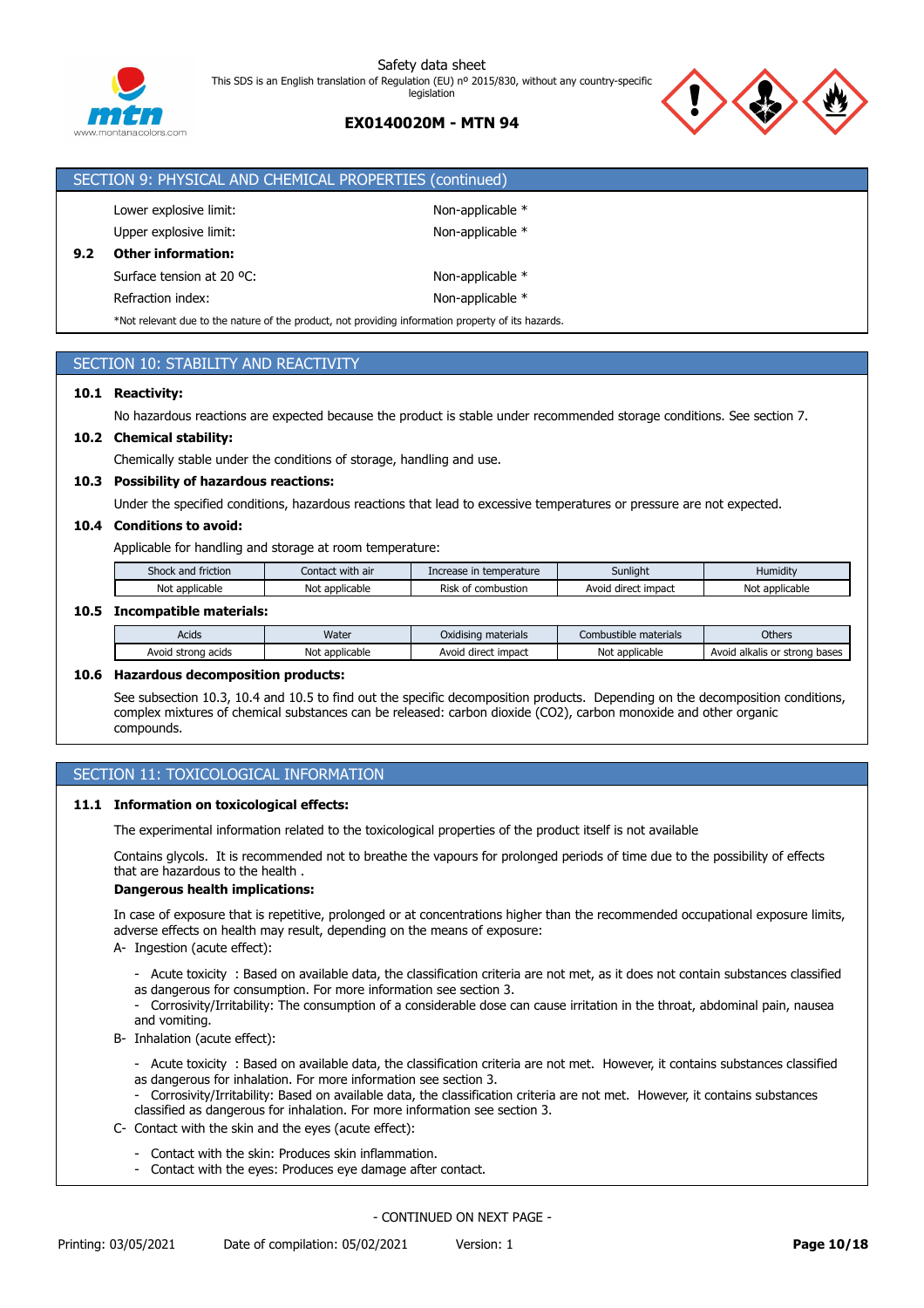





# SECTION 11: TOXICOLOGICAL INFORMATION (continued)

- D- CMR effects (carcinogenicity, mutagenicity and toxicity to reproduction):
	- Carcinogenicity: Based on available data, the classification criteria are not met. However, it contains substances classified as dangerous with carcinogenic effects. For more information see section 3.

IARC: Xylene (3); Ethylbenzene (2B); Cobalt bis(2-ethylhexanoate) (2B); Hydrocarbons, C9-C11,n-alkanes, iso-alkanes,

- cyclics, <2% aromatics (3); 2,6-di-tert-butyl-p-cresol (3); Reaction mass of ethylbenzene and m-xylene and p-xylene (3); Talc (3); Titanium dioxide (aerodynamic diameter  $\leq 10$  µm) (2B); ethanol (1); propan-2-ol (3)
- Mutagenicity: Based on available data, the classification criteria are not met, as it does not contain substances classified as dangerous for this effect. For more information see section 3.
- Reproductive toxicity: Based on available data, the classification criteria are not met. However, it does contain substances classified as dangerous for this effect. For more information see section 3.
- E- Sensitizing effects:
	- Respiratory: Based on available data, the classification criteria are not met, as it does not contain substances classified as dangerous with sensitising effects. For more information see section 3.

- Cutaneous: Based on available data, the classification criteria are not met. However, it contains substances classified as dangerous with sensitising effects. For more information see section 3.

F- Specific target organ toxicity (STOT) - single exposure:

Exposure in high concentration can interfere with the central nervous system causing headache, dizziness, vertigo, nausea, vomiting, confusion, and in serious cases, loss of consciousness.

G- Specific target organ toxicity (STOT)-repeated exposure:

- Specific target organ toxicity (STOT)-repeated exposure: Exposure in high concentration can interfere with the central nervous system causing headache, dizziness, vertigo, nausea, vomiting, confusion, and in serious cases, loss of consciousness.

- Skin: Based on available data, the classification criteria are not met. However, it does contain substances which are classified as dangerous due to repetitive exposure. For more information see section 3.

H- Aspiration hazard:

Based on available data, the classification criteria are not met. However, it does contain substances classified as dangerous for this effect. For more information see section 3.

### **Other information:**

CAS 13463-67-7 Titanium dioxide (aerodynamic diameter ≤ 10 μm): The classification as a carcinogen by inhalation applies only to mixtures in powder form containing 1 % or more of titanium dioxide which is in the form of or incorporated in particles with aerodynamic diameter ≤ 10 μm

### **Specific toxicology information on the substances:**

| Identification                                          |                 | Acute toxicity       | Genus  |
|---------------------------------------------------------|-----------------|----------------------|--------|
| <b>Butane</b>                                           | LD50 oral       | >2000 mg/kg          |        |
| CAS: 106-97-8                                           | LD50 dermal     | >2000 mg/kg          |        |
| EC: 203-448-7                                           | LC50 inhalation | 658 mg/L (4 h)       | Rat    |
| Propane                                                 | LD50 oral       | >2000 mg/kg          |        |
| CAS: 74-98-6                                            | LD50 dermal     | >2000 mg/kg          |        |
| EC: 200-827-9                                           | LC50 inhalation | >5 mg/L (4 h)        |        |
| Isobutane                                               | LD50 oral       | >2000 mg/kg          |        |
| CAS: 75-28-5                                            | LD50 dermal     | >2000 mg/kg          |        |
| EC: 200-857-2                                           | LC50 inhalation | >5 mg/L (4 h)        |        |
| N-butyl acetate                                         | LD50 oral       | 12789 mg/kg          | Rat    |
| CAS: 123-86-4                                           | LD50 dermal     | 14112 mg/kg          | Rabbit |
| EC: 204-658-1                                           | LC50 inhalation | 23,4 mg/L (4 h)      | Rat    |
| 2-methoxy-1-methylethyl acetate                         | LD50 oral       | 8532 mg/kg           | Rat    |
| CAS: 108-65-6                                           | LD50 dermal     | 5100 mg/kg           | Rat    |
| EC: 203-603-9                                           | LC50 inhalation | 30 mg/L (4 h)        | Rat    |
| Reaction mass of ethylbenzene and m-xylene and p-xylene | LD50 oral       | 5627 mg/kg           | Mouse  |
| CAS: Non-applicable                                     | LD50 dermal     | 1100 mg/kg           | Rat    |
| EC: 905-562-9                                           | LC50 inhalation | 11 mg/L (4 h) (ATEi) |        |
| Ethyl acetate                                           | LD50 oral       | 4100 mg/kg           | Rat    |
| CAS: 141-78-6                                           | LD50 dermal     | 20000 mg/kg          | Rabbit |
| EC: 205-500-4                                           | LC50 inhalation | $>20$ mg/L (4 h)     |        |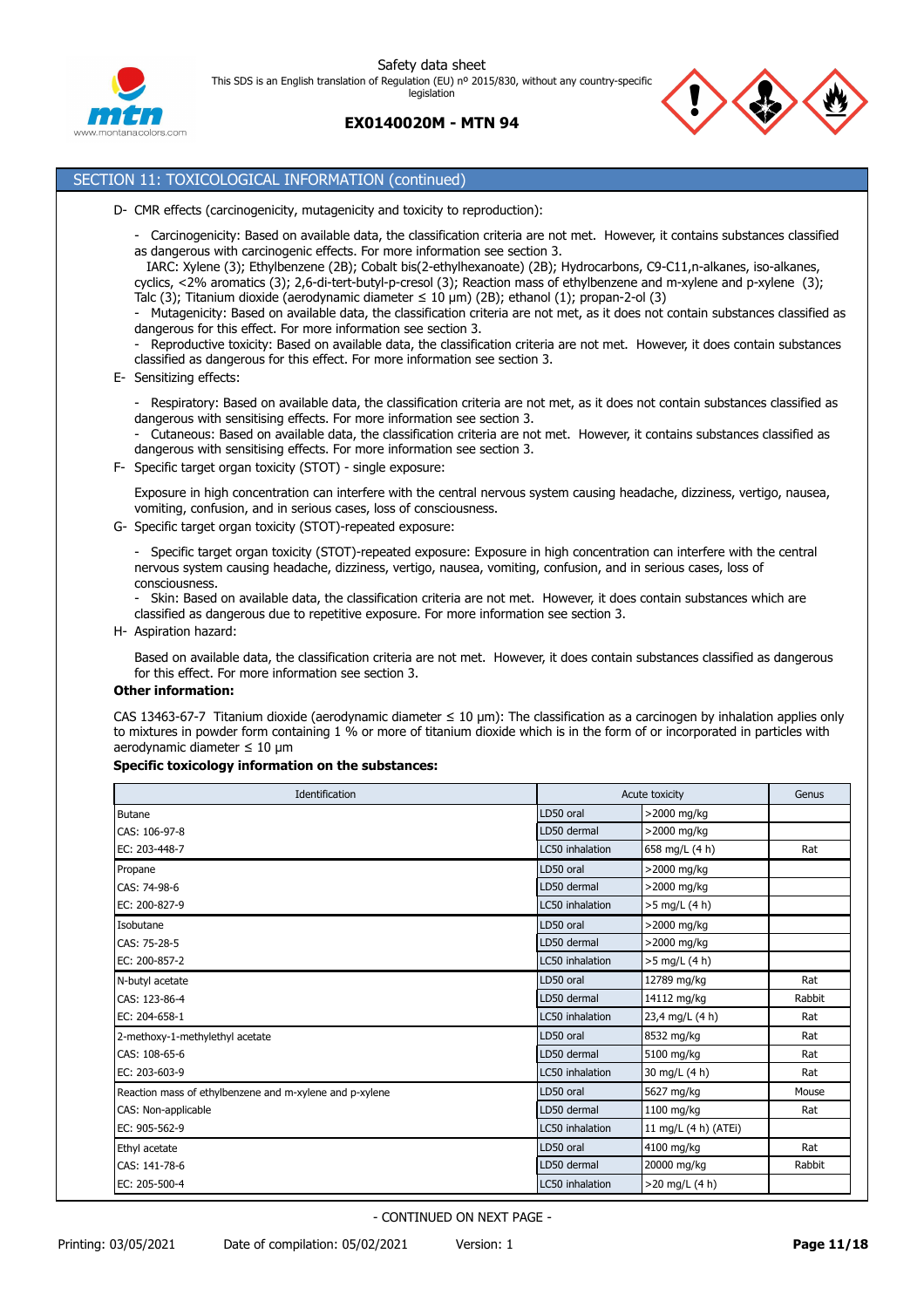



# SECTION 11: TOXICOLOGICAL INFORMATION (continued)

| Identification                                                                                                                                                   |                 | Acute toxicity  | Genus  |
|------------------------------------------------------------------------------------------------------------------------------------------------------------------|-----------------|-----------------|--------|
| Titanium dioxide (aerodynamic diameter $\leq 10 \text{ }\mu\text{m}$ )                                                                                           | LD50 oral       | 10000 mg/kg     | Rat    |
| CAS: 13463-67-7                                                                                                                                                  | LD50 dermal     | 10000 mg/kg     | Rabbit |
| EC: 236-675-5                                                                                                                                                    | LC50 inhalation | $>5$ mg/L (4 h) |        |
| Xylene                                                                                                                                                           | LD50 oral       | 2100 mg/kg      | Rat    |
| CAS: 1330-20-7                                                                                                                                                   | LD50 dermal     | 1100 mg/kg      | Rat    |
| EC: 215-535-7                                                                                                                                                    | LC50 inhalation | $>20$ mg/L      |        |
| 2-ethylhexanoic acid, zirconium salt                                                                                                                             | LD50 oral       | 2043 mg/kg      | Rat    |
| CAS: 22464-99-9                                                                                                                                                  | LD50 dermal     | >2000 mg/kg     |        |
| EC: 245-018-1                                                                                                                                                    | LC50 inhalation | $>5$ mg/L       |        |
| 2-butanone oxime                                                                                                                                                 | LD50 oral       | 100 mg/kg       |        |
| CAS: 96-29-7                                                                                                                                                     | LD50 dermal     | 1100 mg/kg      |        |
| EC: 202-496-6                                                                                                                                                    | LC50 inhalation | $>20$ mg/L      |        |
| Reaction mass of: N,N-Ethane-1,2-diylbis(decanamide)/12-Hydroxy-N-[2-[1-oxydecyl)<br>amino]ethyl]octadecanamide/N,N-Ethane-1,2-diylbis(12-hydroxyoctadecanamide) | LD50 oral       | 5100 mg/kg      | Rat    |
| CAS: Non-applicable                                                                                                                                              | LD50 dermal     | >2000 mg/kg     |        |
| EC: 430-050-2                                                                                                                                                    | LC50 inhalation | $>5$ mg/L       |        |
| Ethylbenzene                                                                                                                                                     | LD50 oral       | 3500 mg/kg      | Rat    |
| CAS: 100-41-4                                                                                                                                                    | LD50 dermal     | 15354 mg/kg     | Rabbit |
| EC: 202-849-4                                                                                                                                                    | LC50 inhalation | 17,2 mg/L (4 h) | Rat    |
| Cobalt bis(2-ethylhexanoate)                                                                                                                                     | LD50 oral       | >2000 mg/kg     |        |
| CAS: 136-52-7                                                                                                                                                    | LD50 dermal     | >2000 mg/kg     |        |
| EC: 205-250-6                                                                                                                                                    | LC50 inhalation | $>5$ mg/L       |        |
| Dipropylene Glycol Methyl Ether                                                                                                                                  | LD50 oral       | >2000 mg/kg     |        |
| CAS: 34590-94-8                                                                                                                                                  | LD50 dermal     | >2000 mg/kg     |        |
| EC: 252-104-2                                                                                                                                                    | LC50 inhalation | $>20$ mg/L      |        |

# SECTION 12: ECOLOGICAL INFORMATION

The experimental information related to the eco-toxicological properties of the product itself is not available

# **12.1 Toxicity:**

| Identification                                                                                                                                                       |             | Acute toxicity        | <b>Species</b>          | Genus      |
|----------------------------------------------------------------------------------------------------------------------------------------------------------------------|-------------|-----------------------|-------------------------|------------|
| Ethyl acetate                                                                                                                                                        | <b>LC50</b> | 230 mg/L (96 h)       | Pimephales promelas     | Fish       |
| CAS: 141-78-6                                                                                                                                                        | <b>EC50</b> | 717 mg/L (48 h)       | Daphnia magna           | Crustacean |
| EC: 205-500-4                                                                                                                                                        | <b>EC50</b> | 3300 mg/L (48 h)      | Scenedesmus subspicatus | Algae      |
| N-butyl acetate                                                                                                                                                      | <b>LC50</b> | Non-applicable        |                         |            |
| CAS: 123-86-4                                                                                                                                                        | <b>EC50</b> | Non-applicable        |                         |            |
| EC: 204-658-1                                                                                                                                                        | <b>EC50</b> | 675 mg/L (72 h)       | Scenedesmus subspicatus | Algae      |
| 2-methoxy-1-methylethyl acetate                                                                                                                                      | <b>LC50</b> | 161 mg/L (96 h)       | Pimephales promelas     | Fish       |
| CAS: 108-65-6                                                                                                                                                        | <b>EC50</b> | 481 mg/L (48 h)       | Daphnia sp.             | Crustacean |
| EC: 203-603-9                                                                                                                                                        | <b>EC50</b> | Non-applicable        |                         |            |
| 2-ethylhexanoic acid, zirconium salt                                                                                                                                 | <b>LC50</b> | 270 mg/L (96 h)       | N/A                     | Fish       |
| CAS: 22464-99-9                                                                                                                                                      | <b>EC50</b> | Non-applicable        |                         |            |
| EC: 245-018-1                                                                                                                                                        | <b>EC50</b> | Non-applicable        |                         |            |
| Reaction mass of: N,N-Ethane-1,2-diylbis(decanamide)/12-<br>Hydroxy-N-[2-[1-oxydecyl)amino]ethyl]octadecanamide/N,N-<br>Ethane-1,2-diylbis(12-hydroxyoctadecanamide) | <b>LC50</b> | $>1 - 10$ mg/L (96 h) |                         | Fish       |
| CAS: Non-applicable                                                                                                                                                  | <b>EC50</b> | $>1 - 10$ mg/L (48 h) |                         | Crustacean |
| EC: 430-050-2                                                                                                                                                        | <b>EC50</b> | $>1 - 10$ mg/L (72 h) |                         | Algae      |
| Ethylbenzene                                                                                                                                                         | <b>LC50</b> | 42.3 mg/L (96 h)      | Pimephales promelas     | Fish       |
| CAS: 100-41-4                                                                                                                                                        | <b>EC50</b> | 75 mg/L (48 h)        | Daphnia magna           | Crustacean |
| EC: 202-849-4                                                                                                                                                        | <b>EC50</b> | 63 mg/L (3 h)         | Chlorella vulgaris      | Algae      |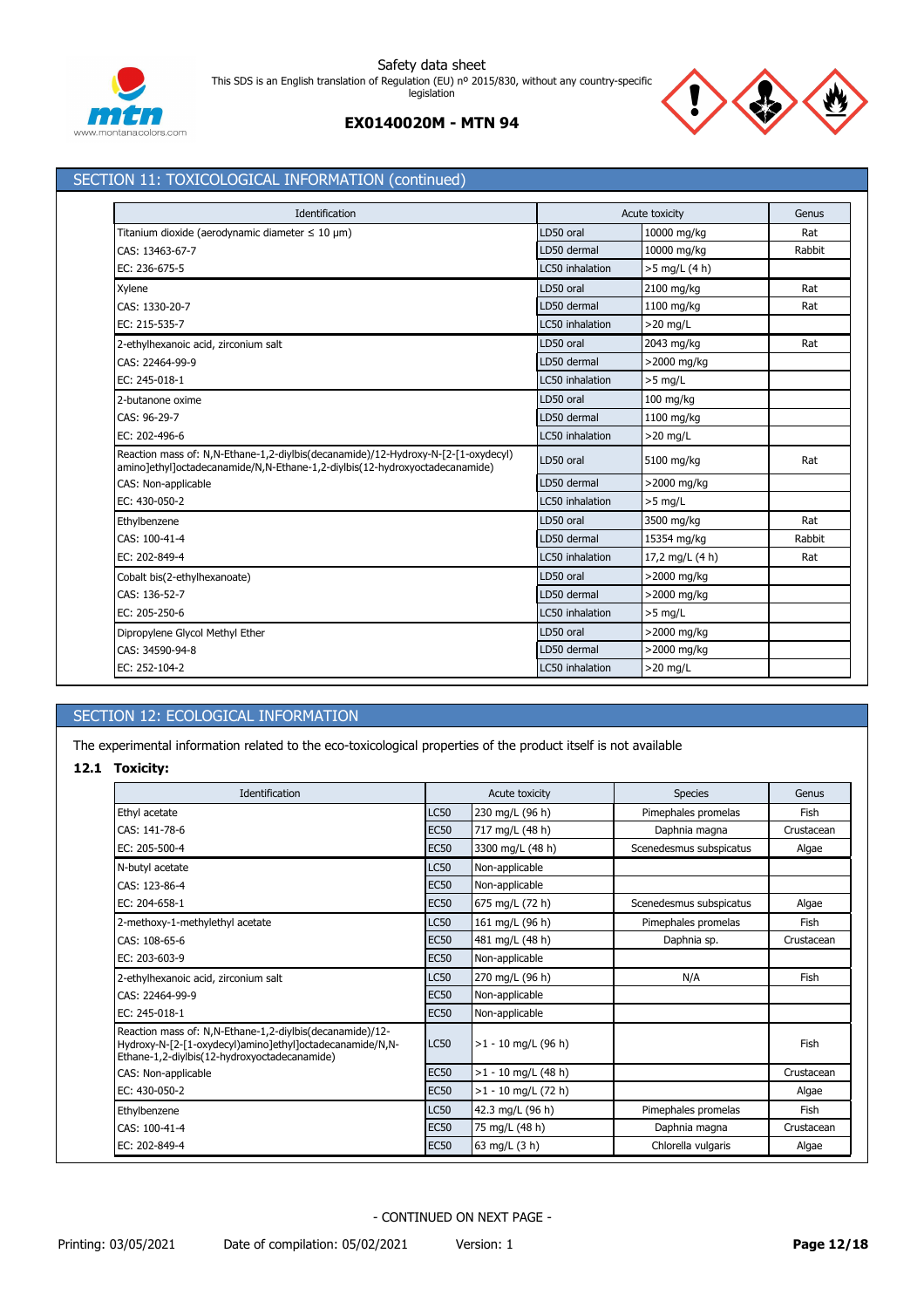



| Cobalt bis(2-ethylhexanoate)<br>CAS: 136-52-7 |                  |             | Acute toxicity         |        | <b>Species</b>      |          | Genus          |
|-----------------------------------------------|------------------|-------------|------------------------|--------|---------------------|----------|----------------|
|                                               |                  | <b>LC50</b> | $>0.1 - 1$ mg/L (96 h) |        |                     |          | Fish           |
|                                               | <b>EC50</b>      |             | $>0.1 - 1$ mg/L (48 h) |        |                     |          | Crustacean     |
| EC: 205-250-6                                 |                  | <b>EC50</b> | $>0.1 - 1$ mg/L (72 h) |        |                     |          | Algae          |
| Dipropylene Glycol Methyl Ether               |                  | <b>LC50</b> | 10000 mg/L (96 h)      |        | Pimephales promelas |          | Fish           |
| CAS: 34590-94-8                               |                  | <b>EC50</b> | 1919 mg/L (48 h)       |        | Daphnia magna       |          | Crustacean     |
| EC: 252-104-2                                 |                  | <b>EC50</b> | Non-applicable         |        |                     |          |                |
| Persistence and degradability:                |                  |             |                        |        |                     |          |                |
| Identification                                |                  |             | Degradability          |        | Biodegradability    |          |                |
| Ethyl acetate                                 | BOD5             |             | 1,36 g O2/g            |        | Concentration       | 100 mg/L |                |
| CAS: 141-78-6                                 | COD              |             | 1,69 g O2/g            | Period |                     | 14 days  |                |
| EC: 205-500-4                                 | BOD5/COD         |             | 0,8                    |        | % Biodegradable     | 83 %     |                |
| N-butyl acetate                               | BOD5             |             | Non-applicable         |        | Concentration       |          | Non-applicable |
| CAS: 123-86-4                                 | COD              |             | Non-applicable         | Period |                     | 5 days   |                |
| EC: 204-658-1                                 | BOD5/COD         |             | Non-applicable         |        | % Biodegradable     | 84 %     |                |
| 2-methoxy-1-methylethyl acetate               | BOD <sub>5</sub> |             | Non-applicable         |        | Concentration       | 785 mg/L |                |
| CAS: 108-65-6                                 | COD              |             | Non-applicable         | Period |                     | 8 days   |                |
| EC: 203-603-9                                 | BOD5/COD         |             | Non-applicable         |        | % Biodegradable     | 100 %    |                |
| Xylene                                        | BOD <sub>5</sub> |             | Non-applicable         |        | Concentration       |          | Non-applicable |
| CAS: 1330-20-7                                | COD              |             | Non-applicable         | Period |                     | 28 days  |                |
| EC: 215-535-7                                 | BOD5/COD         |             | Non-applicable         |        | % Biodegradable     | 88 %     |                |
| 2-ethylhexanoic acid, zirconium salt          | BOD <sub>5</sub> |             | Non-applicable         |        | Concentration       | 20 mg/L  |                |
| CAS: 22464-99-9                               | COD              |             | Non-applicable         | Period |                     | 28 days  |                |
| EC: 245-018-1                                 | BOD5/COD         |             | Non-applicable         |        | % Biodegradable     | 99 %     |                |
| 2-butanone oxime                              | BOD <sub>5</sub> |             | Non-applicable         |        | Concentration       | 100 mg/L |                |
| CAS: 96-29-7                                  | COD              |             | Non-applicable         | Period |                     | 28 days  |                |
| EC: 202-496-6                                 | BOD5/COD         |             | Non-applicable         |        | % Biodegradable     | 24 %     |                |
| Ethylbenzene                                  | BOD <sub>5</sub> |             | Non-applicable         |        | Concentration       | 100 mg/L |                |
| CAS: 100-41-4                                 | COD              |             | Non-applicable         | Period |                     | 14 days  |                |
| EC: 202-849-4                                 | BOD5/COD         |             | Non-applicable         |        | % Biodegradable     | 90 %     |                |
| Dipropylene Glycol Methyl Ether               | BOD <sub>5</sub> |             | Non-applicable         |        | Concentration       |          | Non-applicable |
| CAS: 34590-94-8                               | COD              |             | 0 g O2/g               | Period |                     | 28 days  |                |

# **12.3 Bioaccumulative potential:**

| Identification                                          |            | Bioaccumulation potential |  |  |
|---------------------------------------------------------|------------|---------------------------|--|--|
| Ethyl acetate                                           | <b>BCF</b> | 30                        |  |  |
| CAS: 141-78-6                                           | Pow Log    | 0.73                      |  |  |
| EC: 205-500-4                                           | Potential  | Moderate                  |  |  |
| <b>Butane</b>                                           | <b>BCF</b> | 33                        |  |  |
| CAS: 106-97-8                                           | Pow Log    | 2.89                      |  |  |
| EC: 203-448-7                                           | Potential  | Moderate                  |  |  |
| Reaction mass of ethylbenzene and m-xylene and p-xylene | <b>BCF</b> | 9                         |  |  |
| CAS: Non-applicable                                     | Pow Log    | 2.77                      |  |  |
| EC: 905-562-9                                           | Potential  | Low                       |  |  |
| Propane                                                 | <b>BCF</b> | 13                        |  |  |
| CAS: 74-98-6                                            | Pow Log    | 2.86                      |  |  |
| EC: 200-827-9                                           | Potential  | Low                       |  |  |
| Isobutane                                               | <b>BCF</b> | 27                        |  |  |
| CAS: 75-28-5                                            | Pow Log    | 2.76                      |  |  |
| EC: 200-857-2                                           | Potential  | Low                       |  |  |
| N-butyl acetate                                         | <b>BCF</b> | 4                         |  |  |
| CAS: 123-86-4                                           | Pow Log    | 1.78                      |  |  |
| EC: 204-658-1                                           | Potential  | Low                       |  |  |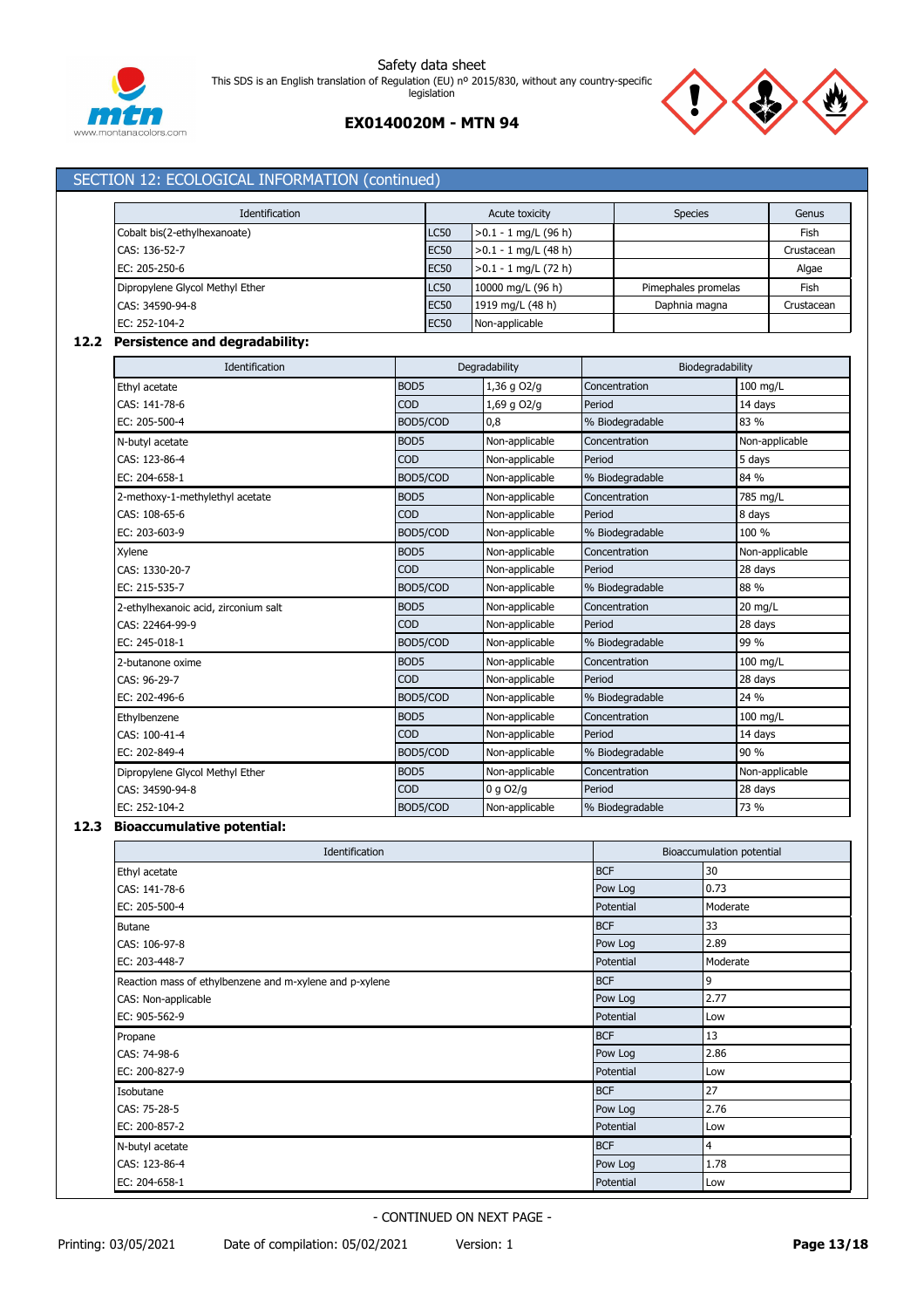



|                                      | Identification  |                       |            |            | Bioaccumulation potential        |  |
|--------------------------------------|-----------------|-----------------------|------------|------------|----------------------------------|--|
| 2-methoxy-1-methylethyl acetate      |                 |                       | <b>BCF</b> |            |                                  |  |
| CAS: 108-65-6                        |                 | Pow Log               |            | 0.43       |                                  |  |
| EC: 203-603-9                        |                 |                       | Potential  | Low        |                                  |  |
| Xylene                               |                 |                       | <b>BCF</b> | 9          |                                  |  |
| CAS: 1330-20-7                       |                 |                       | Pow Log    | 2.77       |                                  |  |
| EC: 215-535-7                        |                 |                       | Potential  | Low        |                                  |  |
| 2-ethylhexanoic acid, zirconium salt |                 |                       | <b>BCF</b> |            |                                  |  |
| CAS: 22464-99-9                      |                 |                       | Pow Log    | 2.96       |                                  |  |
| EC: 245-018-1                        |                 |                       | Potential  |            |                                  |  |
| 2-butanone oxime                     |                 |                       | <b>BCF</b> | 5          |                                  |  |
| CAS: 96-29-7                         |                 |                       | Pow Log    | 0.59       |                                  |  |
| EC: 202-496-6                        |                 |                       | Potential  | Low        |                                  |  |
| Ethylbenzene                         |                 |                       | <b>BCF</b> | 1          |                                  |  |
| CAS: 100-41-4                        |                 |                       | Pow Log    | 3.15       |                                  |  |
| EC: 202-849-4                        |                 |                       | Potential  | Low        |                                  |  |
| Dipropylene Glycol Methyl Ether      |                 |                       | <b>BCF</b> | 1          |                                  |  |
| CAS: 34590-94-8                      |                 |                       | Pow Log    | $-0.06$    |                                  |  |
| EC: 252-104-2                        |                 |                       | Potential  | Low        |                                  |  |
| 12.4 Mobility in soil:               |                 |                       |            |            |                                  |  |
| Identification                       |                 | Absorption/desorption |            | Volatility |                                  |  |
| Ethyl acetate                        | Koc             | 59                    | Henry      |            | 13,58 Pa·m <sup>3</sup> /mol     |  |
| CAS: 141-78-6                        | Conclusion      | Very High             | Dry soil   |            | Yes                              |  |
| EC: 205-500-4                        | Surface tension | 2,324E-2 N/m (25 °C)  | Moist soil |            | Yes                              |  |
| <b>Butane</b>                        | Koc             | 900                   | Henry      |            | 96258,75 Pa·m <sup>3</sup> /mol  |  |
| CAS: 106-97-8                        | Conclusion      | Low                   | Dry soil   |            | Yes                              |  |
| EC: 203-448-7                        | Surface tension | 1,187E-2 N/m (25 °C)  | Moist soil |            | Yes                              |  |
| Propane                              | Koc             | 460                   | Henry      |            | 71636,78 Pa·m <sup>3</sup> /mol  |  |
| CAS: 74-98-6                         | Conclusion      | Moderate              | Dry soil   |            | Yes                              |  |
| EC: 200-827-9                        | Surface tension | 7,02E-3 N/m (25 °C)   | Moist soil |            | Yes                              |  |
| Isobutane                            | Koc             | 35                    | Henry      |            | 120576,75 Pa·m <sup>3</sup> /mol |  |
| CAS: 75-28-5                         | Conclusion      | Very High             | Dry soil   |            | Yes                              |  |
| EC: 200-857-2                        | Surface tension | 9,84E-3 N/m (25 °C)   | Moist soil |            | Yes                              |  |
| N-butyl acetate                      | Koc             | Non-applicable        | Henry      |            | Non-applicable                   |  |
| CAS: 123-86-4                        | Conclusion      | Non-applicable        | Dry soil   |            | Non-applicable                   |  |
| EC: 204-658-1                        | Surface tension | 2,478E-2 N/m (25 °C)  | Moist soil |            | Non-applicable                   |  |
| Xylene                               | Koc             | 202                   | Henry      |            | 524,86 Pa·m <sup>3</sup> /mol    |  |
| CAS: 1330-20-7                       | Conclusion      | Moderate              | Dry soil   |            | Yes                              |  |
| EC: 215-535-7                        | Surface tension | Non-applicable        | Moist soil |            | Yes                              |  |
| 2-ethylhexanoic acid, zirconium salt | Кос             | Non-applicable        | Henry      |            | 2,94E-1 Pa·m <sup>3</sup> /mol   |  |
| CAS: 22464-99-9                      | Conclusion      | Non-applicable        | Dry soil   |            | Yes                              |  |
| EC: 245-018-1                        | Surface tension | Non-applicable        | Moist soil |            | Yes                              |  |
| 2-butanone oxime                     | Кос             | 3                     | Henry      |            | Non-applicable                   |  |
| CAS: 96-29-7                         | Conclusion      | Very High             | Dry soil   |            | Non-applicable                   |  |
| EC: 202-496-6                        | Surface tension | 2,57E-2 N/m (25 °C)   | Moist soil |            | Non-applicable                   |  |
| Ethylbenzene                         | Koc             | 520                   | Henry      |            | 798,44 Pa·m <sup>3</sup> /mol    |  |
| CAS: 100-41-4                        | Conclusion      | Moderate              | Dry soil   |            | Yes                              |  |
| EC: 202-849-4                        | Surface tension | 2,859E-2 N/m (25 °C)  | Moist soil |            | Yes                              |  |

# Product contains PBT/vPvB substances: Decametilciclopentasiloxano, Octametilciclotetrasiloxano

# **12.6 Other adverse effects:**

Not described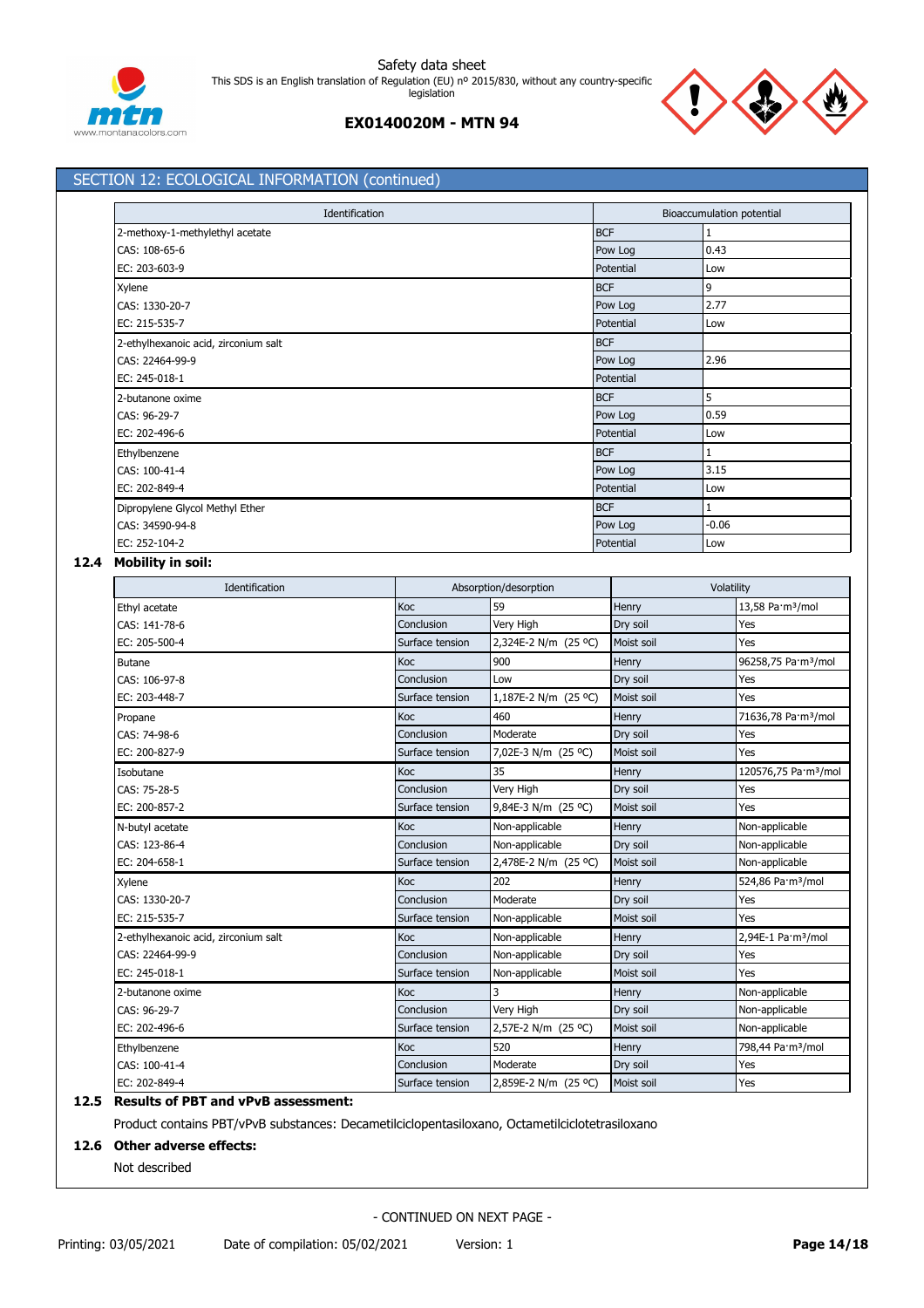



# **EX0140020M - MTN 94**

### SECTION 13: DISPOSAL CONSIDERATIONS

### **13.1 Waste treatment methods:**

| Code      | <b>Description</b>                                                              | Waste class (Regulation (EU) No<br>1357/2014) |
|-----------|---------------------------------------------------------------------------------|-----------------------------------------------|
| 16 05 04* | aases in pressure containers (including halons) containing hazardous substances | Dangerous                                     |

### **Type of waste (Regulation (EU) No 1357/2014):**

HP3 Flammable, HP5 Specific Target Organ Toxicity (STOT)/Aspiration Toxicity, HP4 Irritant — skin irritation and eye damage

### **Waste management (disposal and evaluation):**

Consult the authorized waste service manager on the assessment and disposal operations in accordance with Annex 1 and Annex 2 (Directive 2008/98/EC). As under 15 01 (2014/955/EC) of the code and in case the container has been in direct contact with the product, it will be processed the same way as the actual product. Otherwise, it will be processed as non-dangerous residue. We do not recommended disposal down the drain. See paragraph 6.2.

### **Regulations related to waste management:**

In accordance with Annex II of Regulation (EC) No 1907/2006 (REACH) the community or state provisions related to waste management are stated

Community legislation: Directive 2008/98/EC, 2014/955/EU, Regulation (EU) No 1357/2014

# SECTION 14: TRANSPORT INFORMATION

# **Transport of dangerous goods by land:**

|                              | <b>UN1950</b>                                                                                                                                                                                                                                                                                                                                                                                                                                                                                                                                                                                                                                                                                                                                         |
|------------------------------|-------------------------------------------------------------------------------------------------------------------------------------------------------------------------------------------------------------------------------------------------------------------------------------------------------------------------------------------------------------------------------------------------------------------------------------------------------------------------------------------------------------------------------------------------------------------------------------------------------------------------------------------------------------------------------------------------------------------------------------------------------|
|                              | AEROSOLS, flammable                                                                                                                                                                                                                                                                                                                                                                                                                                                                                                                                                                                                                                                                                                                                   |
|                              | $\overline{2}$                                                                                                                                                                                                                                                                                                                                                                                                                                                                                                                                                                                                                                                                                                                                        |
| Labels:                      | 2.1                                                                                                                                                                                                                                                                                                                                                                                                                                                                                                                                                                                                                                                                                                                                                   |
|                              | N/A                                                                                                                                                                                                                                                                                                                                                                                                                                                                                                                                                                                                                                                                                                                                                   |
|                              | <b>No</b>                                                                                                                                                                                                                                                                                                                                                                                                                                                                                                                                                                                                                                                                                                                                             |
|                              |                                                                                                                                                                                                                                                                                                                                                                                                                                                                                                                                                                                                                                                                                                                                                       |
| Special regulations:         | 190, 327, 344, 625                                                                                                                                                                                                                                                                                                                                                                                                                                                                                                                                                                                                                                                                                                                                    |
| Tunnel restriction code:     | D                                                                                                                                                                                                                                                                                                                                                                                                                                                                                                                                                                                                                                                                                                                                                     |
| Physico-Chemical properties: | see section 9                                                                                                                                                                                                                                                                                                                                                                                                                                                                                                                                                                                                                                                                                                                                         |
| Limited quantities:          | 1 <sub>L</sub>                                                                                                                                                                                                                                                                                                                                                                                                                                                                                                                                                                                                                                                                                                                                        |
|                              | Non-applicable                                                                                                                                                                                                                                                                                                                                                                                                                                                                                                                                                                                                                                                                                                                                        |
|                              |                                                                                                                                                                                                                                                                                                                                                                                                                                                                                                                                                                                                                                                                                                                                                       |
|                              |                                                                                                                                                                                                                                                                                                                                                                                                                                                                                                                                                                                                                                                                                                                                                       |
|                              |                                                                                                                                                                                                                                                                                                                                                                                                                                                                                                                                                                                                                                                                                                                                                       |
|                              |                                                                                                                                                                                                                                                                                                                                                                                                                                                                                                                                                                                                                                                                                                                                                       |
|                              | <b>UN1950</b>                                                                                                                                                                                                                                                                                                                                                                                                                                                                                                                                                                                                                                                                                                                                         |
|                              | AEROSOLS, flammable                                                                                                                                                                                                                                                                                                                                                                                                                                                                                                                                                                                                                                                                                                                                   |
|                              | $\overline{2}$                                                                                                                                                                                                                                                                                                                                                                                                                                                                                                                                                                                                                                                                                                                                        |
| Labels:                      | 2.1                                                                                                                                                                                                                                                                                                                                                                                                                                                                                                                                                                                                                                                                                                                                                   |
|                              | N/A                                                                                                                                                                                                                                                                                                                                                                                                                                                                                                                                                                                                                                                                                                                                                   |
| <b>Marine pollutant:</b>     | No                                                                                                                                                                                                                                                                                                                                                                                                                                                                                                                                                                                                                                                                                                                                                    |
|                              |                                                                                                                                                                                                                                                                                                                                                                                                                                                                                                                                                                                                                                                                                                                                                       |
| Special regulations:         | 63, 959, 190, 277, 327, 344                                                                                                                                                                                                                                                                                                                                                                                                                                                                                                                                                                                                                                                                                                                           |
| EmS Codes:                   | $F-D, S-U$                                                                                                                                                                                                                                                                                                                                                                                                                                                                                                                                                                                                                                                                                                                                            |
| Physico-Chemical properties: | see section 9                                                                                                                                                                                                                                                                                                                                                                                                                                                                                                                                                                                                                                                                                                                                         |
|                              | 1 <sub>L</sub>                                                                                                                                                                                                                                                                                                                                                                                                                                                                                                                                                                                                                                                                                                                                        |
|                              | Non-applicable                                                                                                                                                                                                                                                                                                                                                                                                                                                                                                                                                                                                                                                                                                                                        |
|                              | Non-applicable                                                                                                                                                                                                                                                                                                                                                                                                                                                                                                                                                                                                                                                                                                                                        |
|                              |                                                                                                                                                                                                                                                                                                                                                                                                                                                                                                                                                                                                                                                                                                                                                       |
|                              |                                                                                                                                                                                                                                                                                                                                                                                                                                                                                                                                                                                                                                                                                                                                                       |
|                              |                                                                                                                                                                                                                                                                                                                                                                                                                                                                                                                                                                                                                                                                                                                                                       |
|                              |                                                                                                                                                                                                                                                                                                                                                                                                                                                                                                                                                                                                                                                                                                                                                       |
|                              | With regard to ADR 2021 and RID 2021:<br>14.1 UN number:<br>14.2 UN proper shipping name:<br>14.3 Transport hazard class(es):<br>14.4 Packing group:<br>14.5 Environmental hazards:<br>14.6 Special precautions for user<br>14.7 Transport in bulk according<br>to Annex II of Marpol and<br>the IBC Code:<br>Transport of dangerous goods by sea:<br>With regard to IMDG 39-18:<br>14.1 UN number:<br>14.2 UN proper shipping name:<br>14.3 Transport hazard class(es):<br>14.4 Packing group:<br>14.5<br>14.6 Special precautions for user<br>Limited quantities:<br>Segregation group:<br>14.7 Transport in bulk according<br>to Annex II of Marpol and<br>the IBC Code:<br>Transport of dangerous goods by air:<br>With regard to IATA/ICAO 2021: |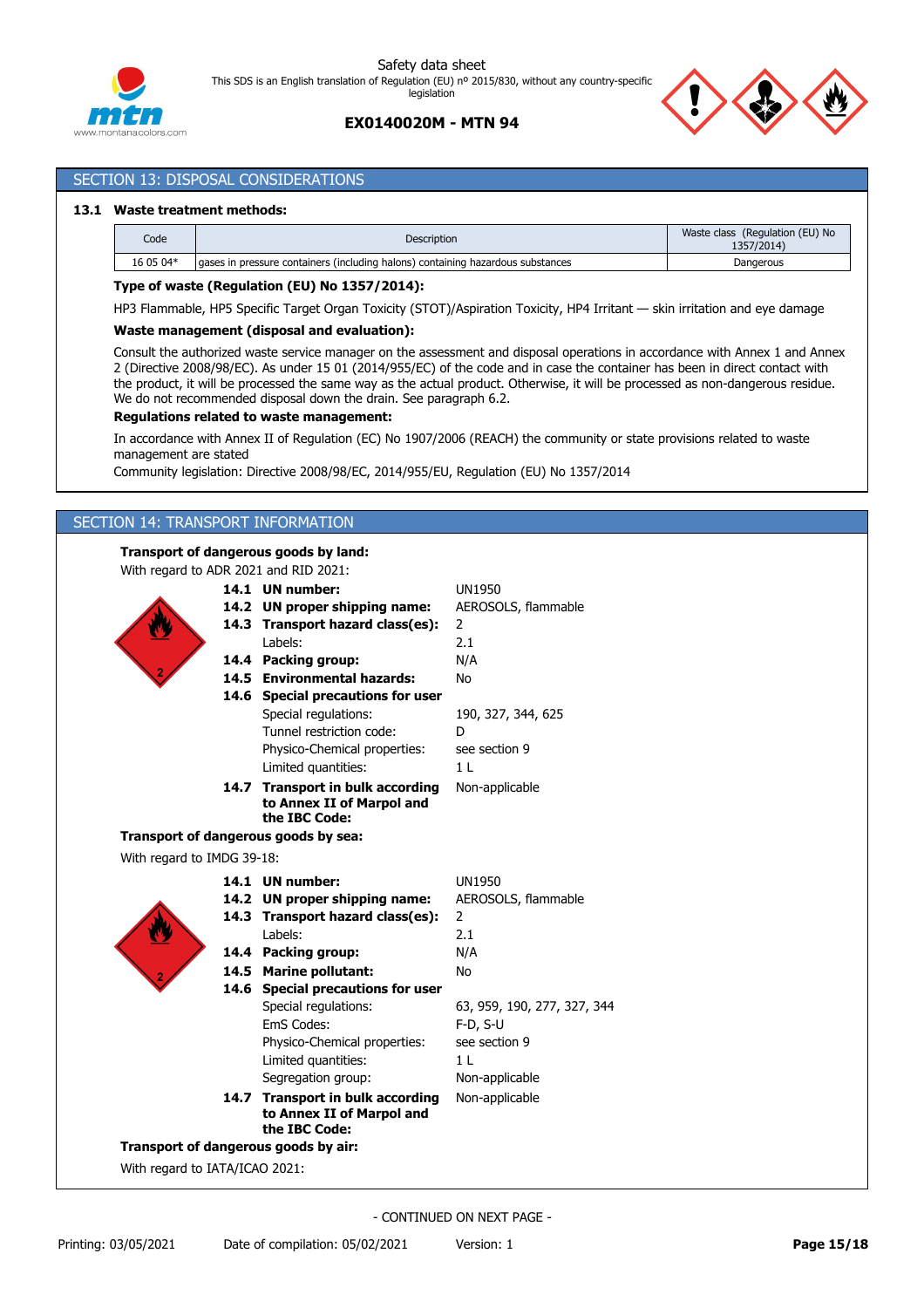

# **EX0140020M - MTN 94**



| SECTION 14: TRANSPORT INFORMATION (continued) |              |                                                                                                                                                                                                                         |                                                                         |
|-----------------------------------------------|--------------|-------------------------------------------------------------------------------------------------------------------------------------------------------------------------------------------------------------------------|-------------------------------------------------------------------------|
|                                               | 14.1<br>14.6 | UN number:<br>14.2 UN proper shipping name:<br>14.3 Transport hazard class(es):<br>Labels:<br>14.4 Packing group:<br>14.5 Environmental hazards:<br><b>Special precautions for user</b><br>Physico-Chemical properties: | UN1950<br>AEROSOLS, flammable<br>2<br>2.1<br>N/A<br>No<br>see section 9 |
|                                               |              | 14.7 Transport in bulk according<br>to Annex II of Marpol and<br>the IBC Code:                                                                                                                                          | Non-applicable                                                          |

# SECTION 15: REGULATORY INFORMATION

### **15.1 Safety, health and environmental regulations/legislation specific for the substance or mixture:**

Candidate substances for authorisation under the Regulation (EC) No 1907/2006 (REACH): Non-applicable

Substances included in Annex XIV of REACH ("Authorisation List") and sunset date: Non-applicable

Regulation (EC) No 1005/2009, about substances that deplete the ozone layer: Non-applicable

Article 95, REGULATION (EU) No 528/2012: Non-applicable

REGULATION (EU) No 649/2012, in relation to the import and export of hazardous chemical products: Non-applicable

### **Seveso III:**

| Section | Description              | Lower-tier<br>requirements | Upper-tier<br>requirements |
|---------|--------------------------|----------------------------|----------------------------|
| P3a     | <b>LAMMABLE AEROSOLS</b> | 150                        | 500                        |

### **Limitations to commercialisation and the use of certain dangerous substances and mixtures (Annex XVII REACH, etc ….):**

Shall not be used in:

—ornamental articles intended to produce light or colour effects by means of different phases, for example in ornamental lamps and ashtrays,

—tricks and jokes,

—games for one or more participants, or any article intended to be used as such, even with ornamental aspects.

Contains Decamethylcyclopentasiloxane, Octamethylcyclotetrasiloxane. 1. | Shall not be placed on the market in wash-off cosmetic products in a concentration equal to or greater than 0,1 % by weight of either substance, after 31 January 2020. | 2. | For the purposes of this entry, "wash-off cosmetic products" means cosmetic products as defined in Article 2(1)(a) of Regulation (EC) No 1223/2009 that, under normal conditions of use, are washed off with water after application.'

Occupational exposure to respirable crystalline silica must be controlled pursuant to Directive (EU) 2019/130.

# **Specific provisions in terms of protecting people or the environment:**

It is recommended to use the information included in this safety data sheet as a basis for conducting workplace-specific risk assessments in order to establish the necessary risk prevention measures for the handling, use, storage and disposal of this product.

### **Other legislation:**

The product could be affected by sectorial legislation

### **15.2 Chemical safety assessment:**

The supplier has not carried out evaluation of chemical safety.

### SECTION 16: OTHER INFORMATION

### **Legislation related to safety data sheets:**

The SDS shall be supplied in an official language of the country where the product is placed on the market. This safety data sheet has been designed in accordance with ANNEX II-Guide to the compilation of safety data sheets of Regulation (EC) No 1907/2006 (Regulation (EC) No 2015/830).

**Modifications related to the previous Safety Data Sheet which concerns the ways of managing risks.:** Non-applicable

### **Texts of the legislative phrases mentioned in section 2:**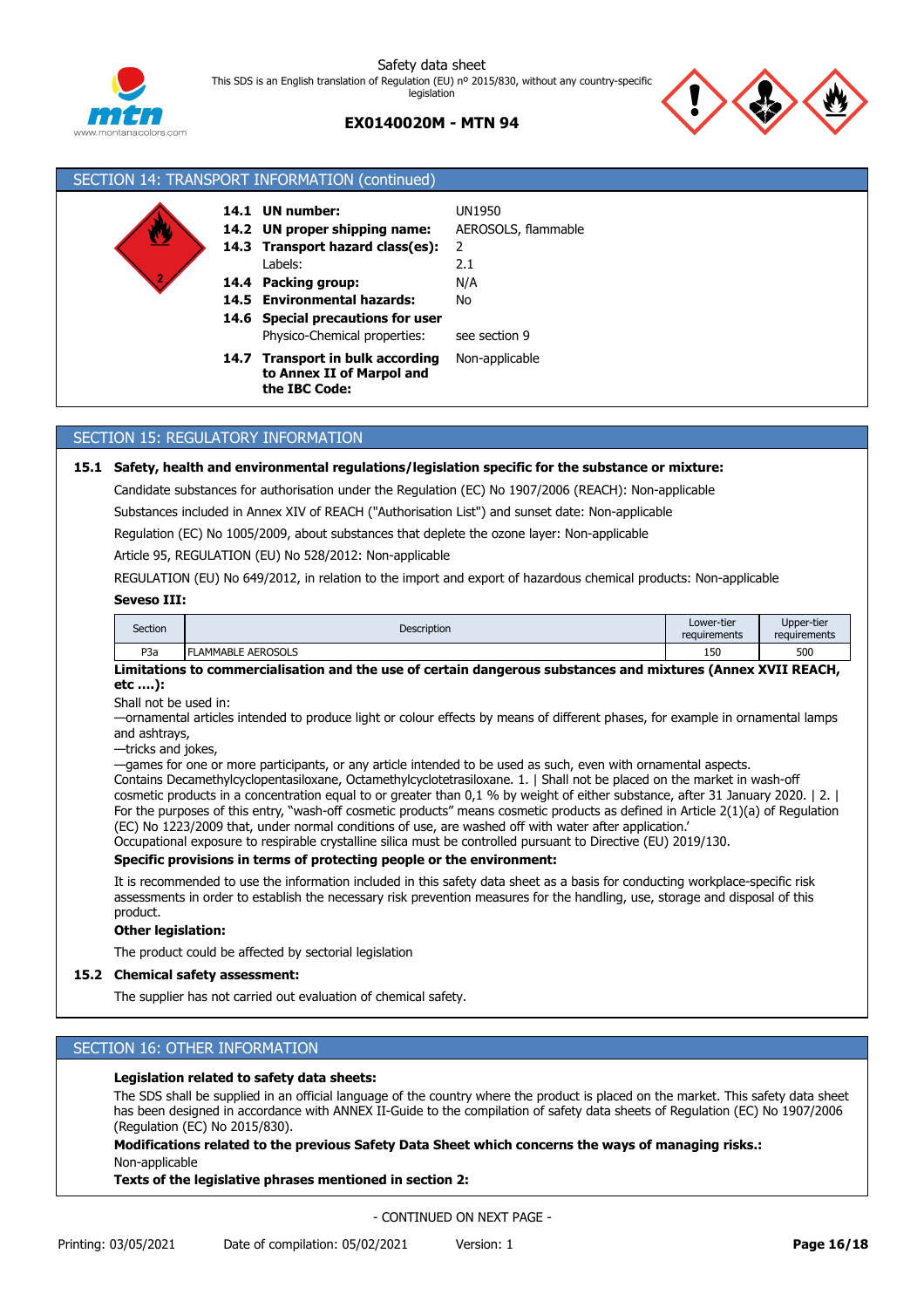

# **EX0140020M - MTN 94**



| SECTION 16: OTHER INFORMATION (continued)                                                                                                                                                                                                                                                                                                                                                                                                                                                                                                                                                                                                                                                                                                                                                                                                                                                                                                                                                                                                                                                                                                                                                                                                                                                                                                                                                                                       |
|---------------------------------------------------------------------------------------------------------------------------------------------------------------------------------------------------------------------------------------------------------------------------------------------------------------------------------------------------------------------------------------------------------------------------------------------------------------------------------------------------------------------------------------------------------------------------------------------------------------------------------------------------------------------------------------------------------------------------------------------------------------------------------------------------------------------------------------------------------------------------------------------------------------------------------------------------------------------------------------------------------------------------------------------------------------------------------------------------------------------------------------------------------------------------------------------------------------------------------------------------------------------------------------------------------------------------------------------------------------------------------------------------------------------------------|
| H336: May cause drowsiness or dizziness.<br>H373: May cause damage to organs through prolonged or repeated exposure.<br>H315: Causes skin irritation.<br>H229: Pressurised container: May burst if heated.<br>H222: Extremely flammable aerosol.                                                                                                                                                                                                                                                                                                                                                                                                                                                                                                                                                                                                                                                                                                                                                                                                                                                                                                                                                                                                                                                                                                                                                                                |
| H319: Causes serious eye irritation.                                                                                                                                                                                                                                                                                                                                                                                                                                                                                                                                                                                                                                                                                                                                                                                                                                                                                                                                                                                                                                                                                                                                                                                                                                                                                                                                                                                            |
| Texts of the legislative phrases mentioned in section 3:                                                                                                                                                                                                                                                                                                                                                                                                                                                                                                                                                                                                                                                                                                                                                                                                                                                                                                                                                                                                                                                                                                                                                                                                                                                                                                                                                                        |
| The phrases indicated do not refer to the product itself; they are present merely for informative purposes and refer to the<br>individual components which appear in section 3                                                                                                                                                                                                                                                                                                                                                                                                                                                                                                                                                                                                                                                                                                                                                                                                                                                                                                                                                                                                                                                                                                                                                                                                                                                  |
| <b>CLP Regulation (EC) No 1272/2008:</b>                                                                                                                                                                                                                                                                                                                                                                                                                                                                                                                                                                                                                                                                                                                                                                                                                                                                                                                                                                                                                                                                                                                                                                                                                                                                                                                                                                                        |
| Acute Tox. 4: H312 - Harmful in contact with skin.<br>Acute Tox. 4: H312+H332 - Harmful in contact with skin or if inhaled.<br>Acute Tox. 4: H332 - Harmful if inhaled.<br>Aquatic Acute 1: H400 - Very toxic to aquatic life.<br>Aquatic Chronic 2: H411 - Toxic to aquatic life with long lasting effects.<br>Aquatic Chronic 3: H412 - Harmful to aquatic life with long lasting effects.<br>Asp. Tox. 1: H304 - May be fatal if swallowed and enters airways.<br>Carc. 2: H351 - Suspected of causing cancer (Inhalation).<br>Carc. 2: H351 - Suspected of causing cancer.<br>Eye Dam. 1: H318 - Causes serious eye damage.<br>Eye Irrit. 2: H319 - Causes serious eye irritation.<br>Flam. Gas 1A: H220 - Extremely flammable gas.<br>Flam. Liq. 2: H225 - Highly flammable liquid and vapour.<br>Flam. Liq. 3: H226 - Flammable liquid and vapour.<br>Press. Gas: H280 - Contains gas under pressure, may explode if heated.<br>Repr. 1B: H360 - May damage fertility or the unborn child.<br>Repr. 2: H361d - Suspected of damaging the unborn child.<br>Skin Irrit, 2: H315 - Causes skin irritation.<br>Skin Sens. 1: H317 - May cause an allergic skin reaction.<br>Skin Sens. 1A: H317 - May cause an allergic skin reaction.<br>STOT RE 2: H373 - May cause damage to organs through prolonged or repeated exposure (Oral).<br>STOT RE 2: H373 - May cause damage to organs through prolonged or repeated exposure. |
| STOT SE 3: H335 - May cause respiratory irritation.<br>STOT SE 3: H336 - May cause drowsiness or dizziness.                                                                                                                                                                                                                                                                                                                                                                                                                                                                                                                                                                                                                                                                                                                                                                                                                                                                                                                                                                                                                                                                                                                                                                                                                                                                                                                     |
| <b>Classification procedure:</b>                                                                                                                                                                                                                                                                                                                                                                                                                                                                                                                                                                                                                                                                                                                                                                                                                                                                                                                                                                                                                                                                                                                                                                                                                                                                                                                                                                                                |
| STOT SE 3: Calculation method<br>STOT RE 2: Calculation method<br>Skin Irrit, 2: Calculation method<br>Aerosol 1: Calculation method<br>Aerosol 1: Calculation method<br>Eye Irrit. 2: Calculation method                                                                                                                                                                                                                                                                                                                                                                                                                                                                                                                                                                                                                                                                                                                                                                                                                                                                                                                                                                                                                                                                                                                                                                                                                       |
| <b>Advice related to training:</b>                                                                                                                                                                                                                                                                                                                                                                                                                                                                                                                                                                                                                                                                                                                                                                                                                                                                                                                                                                                                                                                                                                                                                                                                                                                                                                                                                                                              |
| Minimal training is recommended in order to prevent industrial risks for staff using this product and to facilitate their<br>comprehension and interpretation of this safety data sheet, as well as the label on the product.                                                                                                                                                                                                                                                                                                                                                                                                                                                                                                                                                                                                                                                                                                                                                                                                                                                                                                                                                                                                                                                                                                                                                                                                   |
| <b>Principal bibliographical sources:</b>                                                                                                                                                                                                                                                                                                                                                                                                                                                                                                                                                                                                                                                                                                                                                                                                                                                                                                                                                                                                                                                                                                                                                                                                                                                                                                                                                                                       |
| http://echa.europa.eu<br>http://eur-lex.europa.eu                                                                                                                                                                                                                                                                                                                                                                                                                                                                                                                                                                                                                                                                                                                                                                                                                                                                                                                                                                                                                                                                                                                                                                                                                                                                                                                                                                               |
| <b>Abbreviations and acronyms:</b>                                                                                                                                                                                                                                                                                                                                                                                                                                                                                                                                                                                                                                                                                                                                                                                                                                                                                                                                                                                                                                                                                                                                                                                                                                                                                                                                                                                              |
| ADR: European agreement concerning the international carriage of dangerous goods by road<br>IMDG: International maritime dangerous goods code<br>IATA: International Air Transport Association<br>ICAO: International Civil Aviation Organisation<br>COD: Chemical Oxygen Demand<br>BOD5: 5-day biochemical oxygen demand<br>BCF: Bioconcentration factor<br>LD50: Lethal Dose 50                                                                                                                                                                                                                                                                                                                                                                                                                                                                                                                                                                                                                                                                                                                                                                                                                                                                                                                                                                                                                                               |
| LC50: Lethal Concentration 50<br>EC50: Effective concentration 50<br>Log-POW: Octanol-water partition coefficient                                                                                                                                                                                                                                                                                                                                                                                                                                                                                                                                                                                                                                                                                                                                                                                                                                                                                                                                                                                                                                                                                                                                                                                                                                                                                                               |

Koc: Partition coefficient of organic carbon